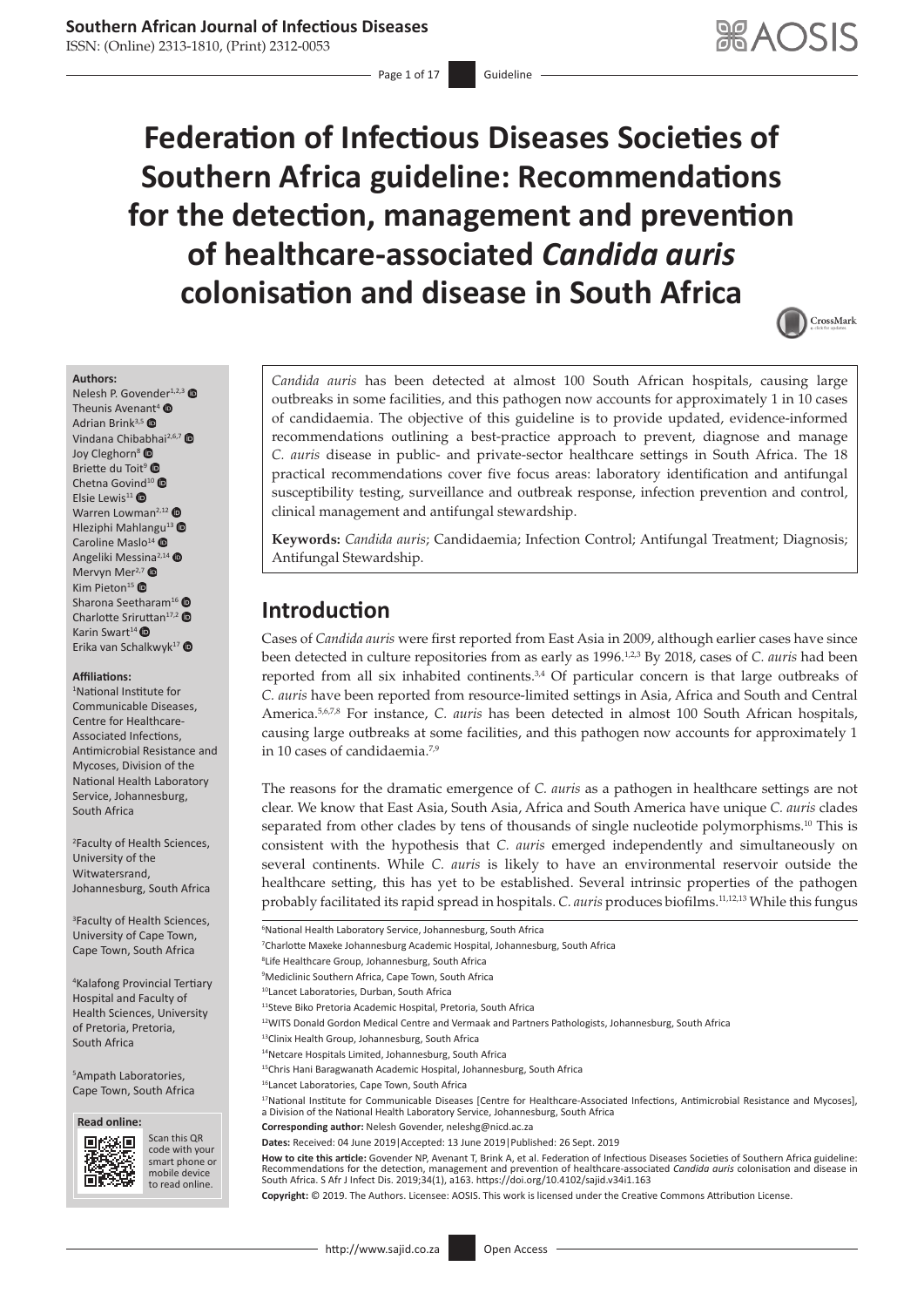<span id="page-1-4"></span><span id="page-1-2"></span>rarely colonises the hands of healthcare workers, it can survive for prolonged periods in the immediate environment around infected or colonised patients, and in a recent outbreak investigation, it was found to contaminate reuseable patient equipment[.13,](#page-14-11)[14](#page-14-12)[,15](#page-14-13) *C. auris* is also relatively resistant to some chemical disinfectants[.16](#page-14-14),[17](#page-14-15) Transmission can thus occur from an infected or colonised person, the patient care environment or re-useable equipment to a susceptible person. In South Africa, *C. auris* has become a common healthcare-associated pathogen in the same geographic region where azole-resistant *Candida parapsilosis* was first described[.18](#page-14-16) It is likely that inadequate antifungal stewardship (AFS) and infection prevention and control (IPC) programmes are the underlying drivers of the emergence and transmission of these azole-resistant pathogens. Infection prevention and control and antifungal stewardship are two key areas covered in this guideline document. *C. auris* causes healthcare-associated outbreaks and is a public health concern; therefore, locally relevant recommendations for appropriate surveillance and outbreak response activities are essential and covered in this article.

<span id="page-1-6"></span><span id="page-1-5"></span>Without a clear laboratory algorithm, *C. auris* is often misidentified by routine methods[.19](#page-14-17) Misidentification delays initiation of appropriate antifungal treatment and rapid institution of IPC measures. *C. auris* causes a wide range of invasive and non-invasive infections and colonises various body sites. Identification of species level is not routine for isolates from non-sterile sites; therefore, *C. auris* would be missed unless this is specifically looked for[.20](#page-14-18) *C. auris* is almost universally resistant to fluconazole and has variable susceptibility to other classes of antifungals[.5](#page-14-3)[,10](#page-14-8),[21](#page-14-19) The lack of clinically relevant breakpoints currently limits interpretation of minimum inhibitory concentrations (MICs) and hence guidance for individual patient treatment.<sup>[22](#page-14-20)</sup> This guideline includes recommendations for identifying and performing antifungal susceptibility testing for *C. auris*.

<span id="page-1-9"></span><span id="page-1-8"></span>Owing to its relatively recent emergence, patients with *C. auris* infection were not included in pre-registration clinical trials for currently available antifungal agents. Recommendations for antifungal treatment of *C. auris* disease are thus extrapolated from evidence for *Candida* infections with other species and there are no published recommendations for low- and middle-income countries[.23](#page-14-21) Based on South African surveillance data, the following independent risk factors have been identified for *C. auris*  candidaemia: prior antifungal treatment, older patients, prolonged hospitalisation, admission to private-sector facilities and having a central venous catheter *in situ*. [9](#page-14-7) These risk factors are not sufficiently specific and so healthcare workers need to maintain a high index of suspicion for *C. auris,* particularly in settings where this pathogen is endemic.

The objective of this guideline is to provide updated, evidence-informed recommendations outlining a best-practice approach to prevent, diagnose and manage *C. auris* disease in public- and private-sector healthcare settings in South Africa.

<span id="page-1-3"></span><span id="page-1-1"></span><span id="page-1-0"></span>The recommendations contained in this guideline are not all specific to *C. auris* and some sections (e.g. IPC, AFS and antifungal treatment) may be applied to healthcare-associated infections caused by other *Candida* species. This guideline is aimed at medical practitioners, nurses, IPC practitioners, clinical pharmacists, clinical microbiologists, laboratory technical personnel and members of interdisciplinary IPC and/or antimicrobial stewardship hospital committees who are involved in the diagnosis, prevention or management of *C. auris* in a healthcare setting. Although these recommendations were designed for acute-care settings, aspects of this guideline may also be applicable to chronic-care settings. Implementation of the recommendations should be informed by local context, including epidemiology of fungal infections and prevalence of other comorbidities, availability of resources, the organisation and capacity of the healthcare system and anticipated costeffectiveness of the recommendations.

## **Methods**

Previously, no South African guideline on candidiasis has been published. For this guideline, the Federation of Infectious Diseases Societies of Southern Africa (FIDSSA) convened a multidisciplinary panel. Nominations to the guideline development group were requested from the chairpersons of the following professional societies or groups: South African Society for Clinical Microbiology (including National Health Laboratory Service and private pathology practices), South African Paediatric Infectious Diseases Society, Infectious Diseases Society of Southern Africa, Infection Control Society of South Africa (including public- and private-sector IPC practitioners), South African Antibiotic Stewardship Programme and Critical Care Society of Southern Africa. In addition, members were nominated from the following institutions or private healthcare groups: National Institute for Communicable Diseases (NICD), Life Healthcare Group, Netcare, Clinix and Mediclinic Southern Africa.

<span id="page-1-7"></span>An in-person meeting was convened in Johannesburg on 06 July 2017 to discuss and propose recommendations. The 19-member panel comprised seven clinical microbiologists, one paediatric infectious diseases (ID) specialist, one adult ID specialist, one critical care physician, five IPC nurse practitioners, one general medical practitioner, two medical epidemiologists and one clinical pharmacist. The proceedings of the meeting were recorded and transcribed. At this meeting, members were assigned to writing groups for each section. The writing groups subsequently met in person or via teleconference or corresponded by email to draft each set of recommendations. Compiled draft recommendations were presented by N.P.G. for discussion on 04 November 2017 at the 7th FIDSSA conference in Cape Town. The guideline development group then re-convened by teleconference on 27 November 2017.

Owing to the paucity of high-quality evidence specifically relevant to *C. auris*, systematic reviews were not conducted for each focus area prior to developing this guideline.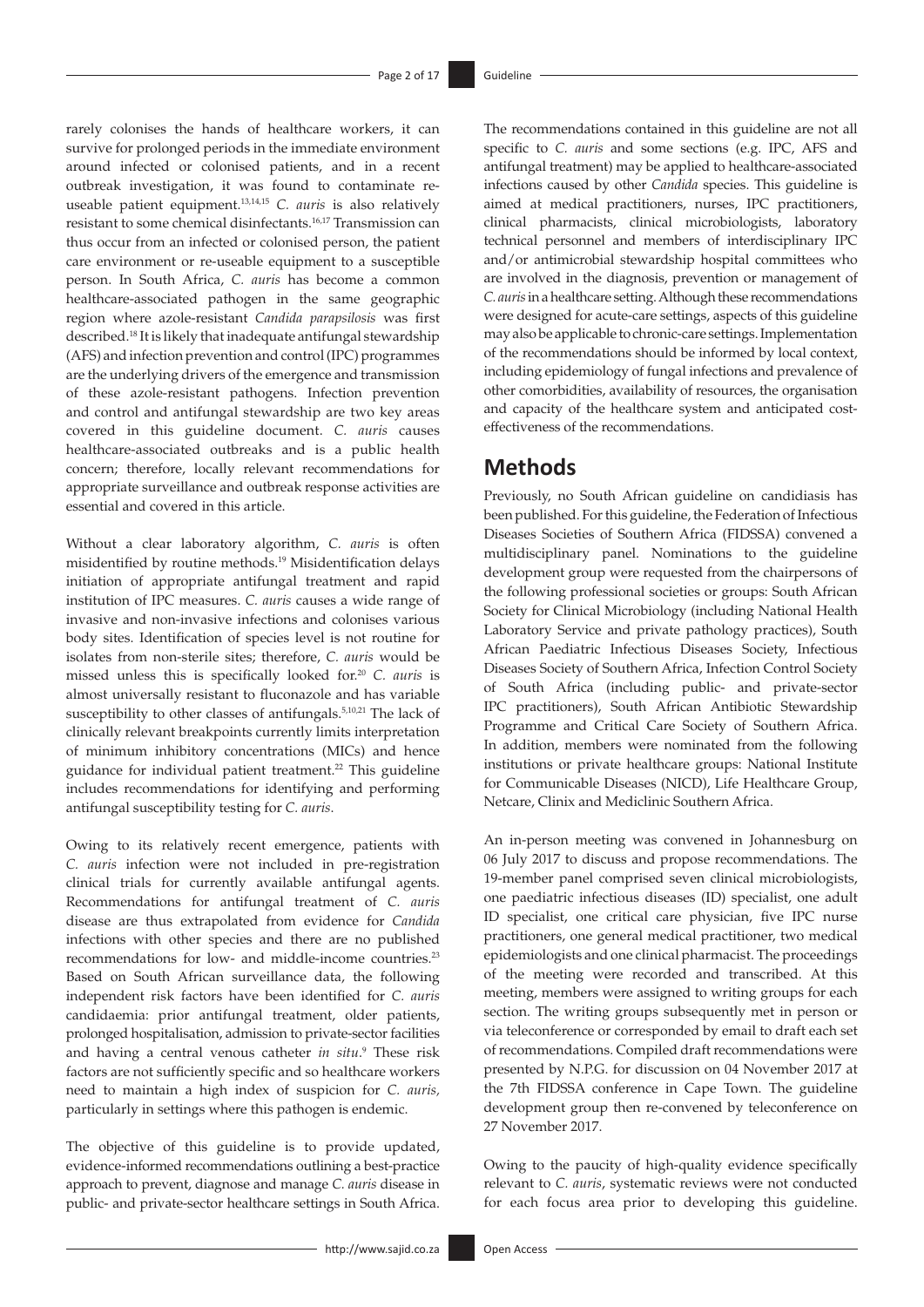The chairperson (N.P.G.) conducted a literature review prior to the July 2017 meeting and uploaded all relevant full-text articles or documents to a cloud-based file share service. Each writing group also conducted separate reviews of the literature. The quality of evidence was not specifically rated for each recommendation. The strength of each recommendation was also not quantified. These recommendations should thus be considered to be based on expert opinion. The guideline document was circulated to an external peer review group in May 2018. This group included five nominees from the professional societies listed above who had not been involved in developing the guideline

| <b>TABLE 1:</b> When to suspect <i>Candia auris</i> in the clinical laboratory. <sup>19</sup> |  |
|-----------------------------------------------------------------------------------------------|--|
|-----------------------------------------------------------------------------------------------|--|

| Instrument/<br>biochemical kit  | <b>Identification obtained</b>                                                                | What to do next?                                                                                                                          |
|---------------------------------|-----------------------------------------------------------------------------------------------|-------------------------------------------------------------------------------------------------------------------------------------------|
| API 20C AUX or<br>ID32C         | Rhodotorula glutinis                                                                          | If colonies are not pink or yeast is<br>urease-negative, refert                                                                           |
| Auxacolor                       | Saccharomyces                                                                                 | Consider C. auris and refert                                                                                                              |
| Microscan                       | Candida famata                                                                                | Consider C. auris and refert                                                                                                              |
| Microscan                       | Candida Iusitaniae, Candida<br>quilliermondii, Candida<br>parapsilosis, Candida<br>catenulata | Not possible to detect C. auris unless<br>the yeast ID is confirmed with<br>another method and/or fluconazole<br>resistance is documented |
| Vitek 2 YST                     | Candida haemulonii if<br>software update is not loaded                                        | If fluconazole resistant, treat as<br>C. auris and refert                                                                                 |
| Vitek 2 YST                     | Candida auris if software<br>version 8.01 is loaded                                           | Report as Candida auris                                                                                                                   |
| <b>Vitek MS MALDI</b>           | Candida auris if research use<br>only (RUO) library is used                                   | Report as Candida auris                                                                                                                   |
| Bruker BioTyper<br><b>MALDI</b> | Candida auris if full/partial<br>extraction method and RUO<br>library is used                 | Report as Candida auris                                                                                                                   |

*Source*: Mizusawa M, Miller H, Green R, et al. Can multidrug-resistant *Candida auris* be reliably identified in clinical microbiology laboratories? J Clin Microbiol. 2017;55(2):638–640. <https://doi.org/10.1128/JCM.02202-16>

†, Refer to a laboratory with Vitek 2 YST software version 8.01 or MALDI-TOF or molecular testing platform.

(Sean Wasserman, Jeremy Nel, Colleen Bamford, Shaheen Mehtar and Lesley Devenish). The guideline was endorsed by the FIDSSA, South African Society for Clinical Microbiology, South African Paediatric Infectious Diseases Society, Infectious Diseases Society of Southern Africa, Infection Control Society of South Africa and the Critical Care Society of Southern Africa.

## **Section 1: Laboratory identification and antifungal susceptibility testing**

#### **Recommendation 1.1: When should the diagnostic laboratory suspect** *Candida auris***?**

Current commercial automated or biochemical identification systems misidentify *C. auris*, often in a predictable manner. Yeasts identified as any of the organisms by the corresponding presumptive identification method (see Table 1) should be suspected to be *C. auris*, particularly if found to be fluconazole resistant, and tested further as per the recommended laboratory algorithm (see Figure 1).

Early identification of *C. auris* is important to guide appropriate antifungal treatment and to implement appropriate IPC measures. The laboratory should suspect *C. auris* when specimens are submitted from facilities or units known to be endemic for this pathogen. In a recent South African study, the risk of *C. auris* candidaemia (vs. fungaemia caused by any other *Candida* species) was threefold higher among patients admitted to private-sector hospitals. Other risk factors included prior antifungal treatment, older age, longer hospitalisation before first positive culture and a central venous catheter *in situ*. [9](#page-14-7) Current



**FIGURE 1:** Laboratory testing algorithm for identification of *Candia auris*.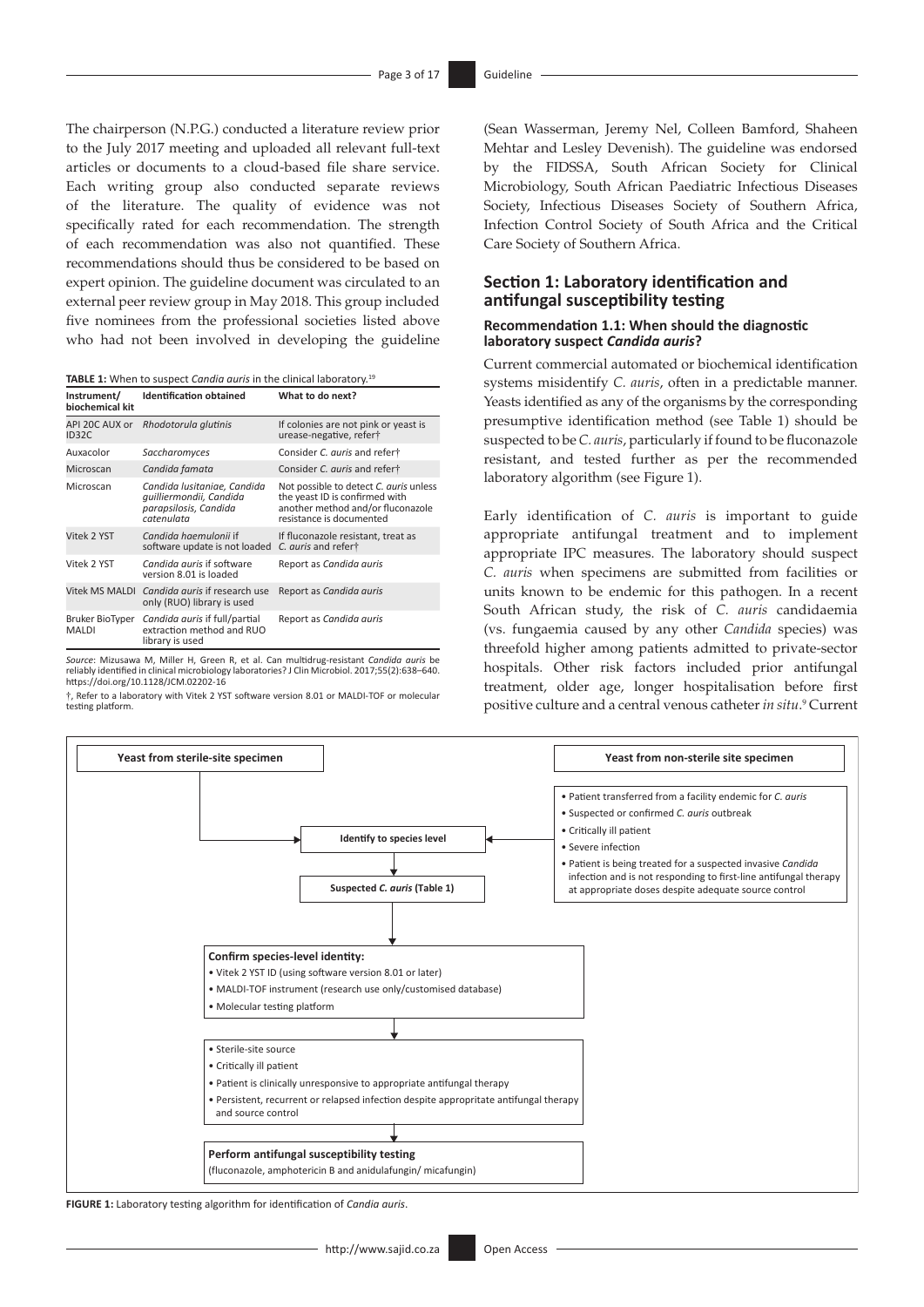commercial identification systems often misidentify *C. auris* as the organisms listed in Table 1.[19](#page-14-17)[,20](#page-14-18) *C. auris* is almost uniformly resistant to fluconazole<sup>10</sup>; if a yeast is found to be resistant to fluconazole and the first-line automated or biochemical identification system also yields an unexpected identity (Table 1), consider *C. auris* and refer to a laboratory with Vitek 2 YST software version 8.01 or a matrix assisted laser desorption ionisation-time of flight (MALDI-TOF) mass spectrometry instrument or molecular testing platform.

## **Recommendation 1.2: How should** *Candida auris* **be identified in the laboratory?**

- 1. Perform species-level identification for all *Candida* isolates cultured from sterile body sites. Ideally, species-level identification should also be obtained for *Candida* isolates cultured from all non-sterile sites. However, in situations where this is not routinely possible, we recommend speciation from non-sterile sites:
	- a. if a patient is transferred from a facility known to be endemic for *C. auris*
	- b. during suspected or confirmed *C. auris* outbreaks
	- c. among critically ill patients
	- d. for severe infections
	- e. when a patient is being treated for a suspected invasive *Candida* infection and is not responding to first-line antifungal therapy at appropriate doses despite adequate source control
- 2. Confirm identification of *C. auris* on a MALDI-TOF instrument, the Vitek 2 YST ID system or by sequencing the multi-copy fungal ribosomal gene (internal transcribed spacer [ITS] or D1/D2 regions).

<span id="page-3-1"></span>*Candida auris* isolates are frequently misidentified in the clinical laboratory. They are germ tube-negative yeasts and are able to grow at relatively high temperatures  $(42^{\circ}C)^{11}$  $(42^{\circ}C)^{11}$  $(42^{\circ}C)^{11}$ They appear pink or purple on chromogenic *Candida* agar (CHROMagar, Paris, France). Confirmation of species-level identification can be performed using either a MALDI-TOF instrument (such as VITEK MS [Biomérieux, Marcy l'Étoile, France] or Bruker Biotyper [Bruker, Billerica, MA, USA] using the corresponding research use only or customised databases) or the Vitek 2 YST ID system (Biomérieux) updated with software version 8.01.[19](#page-14-17),[24](#page-14-22) Molecular identification is the reference standard method[.25,](#page-14-23)[26](#page-14-24) *Candida* should be routinely identified to species level if isolated from a sterile site such as blood, cerebrospinal fluid, tissue, pus from deep abscesses, etc. Not all diagnostic laboratories routinely identify *Candida* species other than *Candida albicans* from non-sterile sites to species level. This may result in under-reporting during outbreaks. The guideline development group believe that species-level identification is particularly important to detect *C. auris* from all specimens for the following reasons: *C. auris* outbreaks may be prolonged and difficult to control; patients who are colonised represent an important reservoir for transmission. *C. auris* is potentially multidrug-resistant, with consistently high fluconazole MICs and occasionally high amphotericin B and echinocandin MICs. Reported cases of therapeutic failure have been documented with azoles and amphotericin B[.3,](#page-14-1)[16](#page-14-14),[17](#page-14-15)

#### **Recommendation 1.3: When should antifungal susceptibility testing for** *Candia auris* **be performed and how should results be interpreted?**

- 1. Perform routine antifungal susceptibility testing if *C. auris* is isolated:
	- a. from blood or any other sterile site specimen
	- b. among all critically ill patients
	- c. from a non-sterile site if the patient is clinically unresponsive to appropriate antifungal therapy
	- d. if there is persistent, recurrent or relapsed infection despite appropriate antifungal therapy and source control
- 2. If possible, perform antifungal susceptibility testing using a standardised broth microdilution (BMD) method, Sensititre YeastOne or Etest. Confirm all Vitek 2 amphotericin B MICs by another method.
- 3. The following agents are recommended for antifungal susceptibility testing: fluconazole (also useful for identification), amphotericin B and anidulafungin/ micafungin. Caspofungin MIC testing should be avoided to predict echinocandin resistance.
- 4. For each antifungal agent that is tested, laboratories should report an MIC.
- 5. Epidemiologic cut-off (ECOFF) values can be used to categorise isolates as wild type or non-wild type (i.e. mutants) for each antifungal agent. If the MIC  $\geq$  ECOFF for that agent, report to the clinician using a standard clearly worded comment.
- <span id="page-3-3"></span>6. Laboratories may consider use of cut-off values proposed by the US Centers for Disease Control and Prevention (US  $CDC$ )<sup>27</sup> but should be clear that these are not validated clinical breakpoints, and if the MIC is higher than the proposed cut-off value, provide a report to the clinician using a clearly worded comment, including a recommendation that a clinical microbiologist or ID physician be consulted.
- 7. Refer all strains with elevated amphotericin  $B \approx 2 \mu g/mL$ ) or anidulafungin/micafungin MICs  $(≥ 4 \mu g/mL)$  for testing at a reference laboratory.

<span id="page-3-4"></span><span id="page-3-2"></span><span id="page-3-0"></span>If carefully standardised and quality-controlled, antifungal susceptibility testing can yield reproducible MICs that facilitate selection of the optimal antifungal agent for use in a particular clinical scenario. Most laboratories perform routine testing on isolates from sterile sites. In certain circumstances, outlined in the recommendation above, antifungal susceptibility testing should be performed on non-sterile site isolates. Although very important, an MIC is not the only factor to be considered when selecting an antifungal agent. The ability of an antifungal agent to kill the pathogen may be important for early treatment success and to reduce the chance of persistent, recurrent or relapsed infection.[28](#page-14-26) Some infected body compartments or sites (e.g. the central nervous system, urinary tract, eye and intra-abdominal abscesses) are not easily penetrated by echinocandins and the pharmacokinetics/pharmacodynamics of various agents should be compared.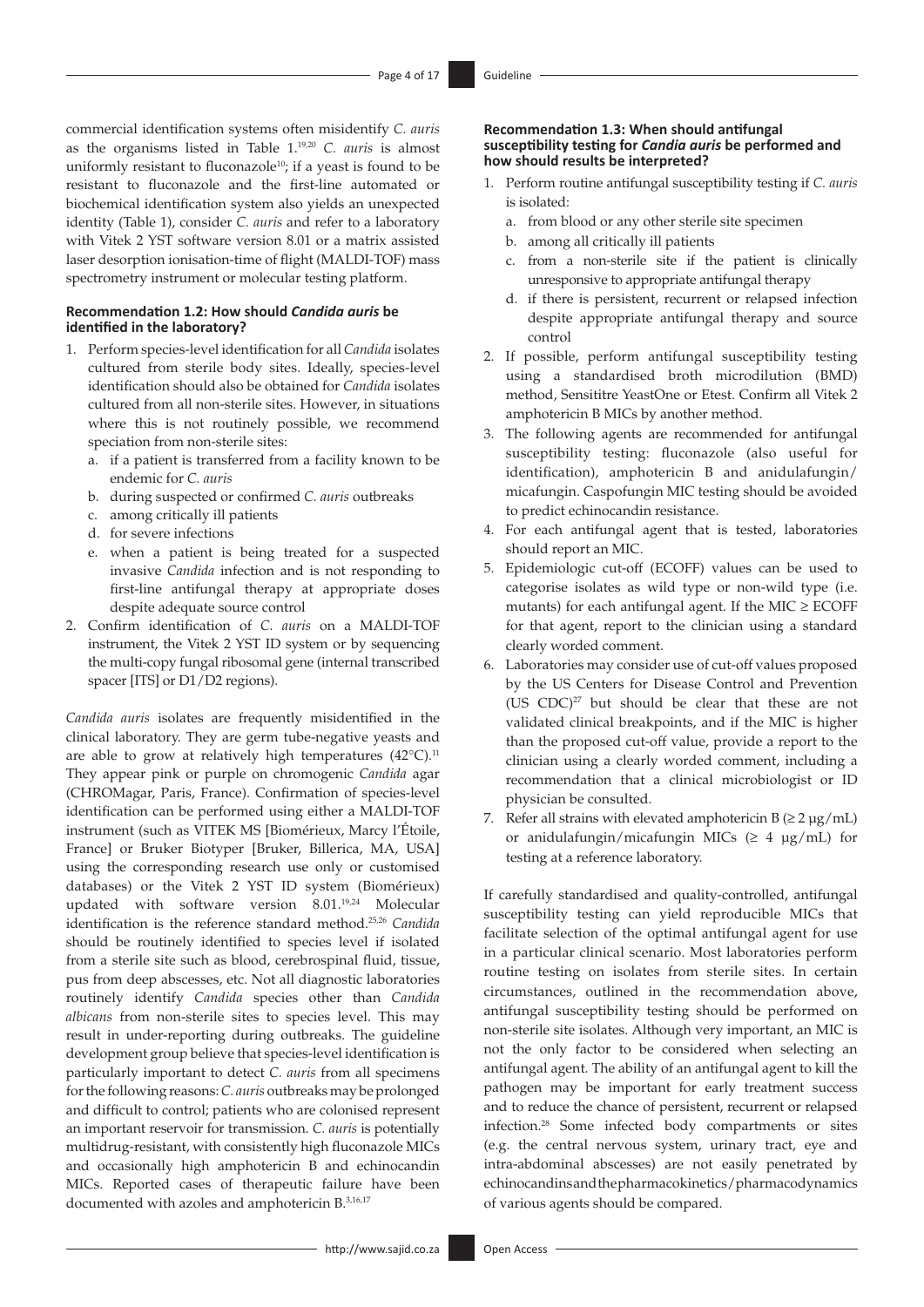<span id="page-4-0"></span>A standardised reference BMD test is the recommended antifungal susceptibility testing method to resolve discrepancies and to confirm unusual phenotypes. A direct comparison of the European Committee on Antifungal Susceptibility Testing (EUCAST) and US Clinical and Laboratory Standards Institute (CLSI) BMD methods for a *C. auris* isolate collection yielded similar MICs for fluconazole, itraconazole, voriconazole, isavuconazole, posaconazole, anidulafungin, micafungin and amphotericin B[.22](#page-14-20) When CLSI-BMD and the commercial automated Vitek AST-YS07 were compared, there was 100% agreement of  $MIC<sub>50</sub>$  values for voriconazole, caspofungin and micafungin and agreement for fluconazole and flucytosine within two dilutions. Of concern is that Vitek AST-YS07 yielded falsely elevated MICs (MIC<sub>50</sub> of 8  $\mu$ g/mL) for amphotericin B compared to the CLSI-BMD MIC $_{50}$  of 1  $\mu$ g/mL and an Etest  $MIC<sub>50</sub>$  of 0.5 µg/mL.<sup>29</sup> The guideline development group therefore recommends that all amphotericin B MIC results obtained with Vitek 2 AST-YS07 system should be confirmed with another method. There are no data comparing Sensititre YeastOne or Etest MICs to reference BMD MICs for *C. auris*; however, these methods provide MICs with close approximation to the reference methods for other *Candida* species. Laboratories should avoid testing or reporting caspofungin MICs for detection of echinocandin resistance because this method is subject to  $error<sup>21</sup>$  $error<sup>21</sup>$  $error<sup>21</sup>$ ; however, any echinocandin (including caspofungin) can be used for clinical treatment if the pathogen is shown to be echinocandin susceptible. Mutations in the hotspot regions of the FKS genes are usually associated with echinocandin resistance in *C. auris*, although very few laboratories currently perform FKS gene sequencing.

There are currently no clinical breakpoints for *C. auris* and any antifungal agent. As limited clinical and pharmacokinetic/ pharmacodynamic data currently preclude the development of such breakpoints, ECOFFs may be helpful. Epidemiologic cut-offs distinguish organisms with and without phenotypically expressed resistance mechanisms for a species and an antifungal agent in a defined test system; within a species, this is the highest MIC of organisms lacking phenotypically expressed resistance. Epidemiologic cut-offs may thus be used to identify isolates that are less likely to respond to antimicrobial therapy because of acquired resistance mechanisms (Table 2). Surveillance data from the NICD (N.P. Govender, pers. comm., unpublished) obtained from *C. auris* bloodstream isolates from South African public and privatesector hospitals roughly align with tentative ECOFFs determined for 123 *C. auris* isolates.<sup>22</sup> The US CDC has applied tentative non-validated clinical breakpoints developed for other *Candida* species to *C. auris* for epidemiological purposes; however, these may not necessarily be clinically relevant at an individual patient level[.27](#page-14-25) Susceptibility data for *C. auris* isolates published from multiple countries demonstrate uniformly high fluconazole MICs, with variable susceptibility to other azoles, echinocandins and amphotericin B.[10](#page-14-8) Some isolates may demonstrate high MICs to  $\geq 2$  antifungal classes (i.e. multidrug-resistant).

**TABLE 2:** Proposed cut-off values for *Candida auris* for 10 antifungal agents and corresponding South African surveillance MIC<sub>90</sub> data.

| Antifungal agent        | Minimum inhibitory concentration (MIC) (µg/mL)        |                                 |                                         |  |
|-------------------------|-------------------------------------------------------|---------------------------------|-----------------------------------------|--|
|                         | <b>NICD surveillance</b><br>data (MIC <sub>oo</sub> ) | <b>Tentative ECOFF</b><br>value | <b>US CDC proposed</b><br>cut-off value |  |
| Fluconazole†            | 256                                                   | $\geq 128$                      | $\geq$ 32                               |  |
| Voriconazolet           | $\overline{2}$                                        | $\geq 1$                        |                                         |  |
| Itraconazolei           | 0.25                                                  | $\geq 0.25$                     |                                         |  |
| Isavuconazole:          |                                                       | $\geq 0.5$                      |                                         |  |
| Posaconazole:           | 0.12                                                  | $\ge 0.125$                     |                                         |  |
| Caspofungint            |                                                       |                                 |                                         |  |
| Anidulafungint          | 0.25                                                  | $\geq 0.25$                     | $\geq 4$                                |  |
| Micafungin <sup>+</sup> | 0.12                                                  | $\geq 0.25$                     | $\geq 4$                                |  |
| Flucytosinet            | 0.25                                                  | $\overline{\phantom{a}}$        | $\overline{a}$                          |  |
| Amphotericin Bt         | $\mathbf{1}$                                          | $\geq 2$                        | $\geq$ 2                                |  |

Note: MIC<sub>90</sub>, lowest concentration of the antifungal at which 90% of the isolates are inhibited.<br>MIC<sub>90</sub>, data obtained from the National Institute for Communicable Diseases/Germs-SA<br>surveillance for 344 bloodstream C. au via a derivatisation method using broth microdilution MICs obtained by the Clinical and Laboratory Standards Institute M27-A3 and European Committee on Antimicrobial Susceptibility Testing E, Def 7.3 methods. US CDC, US Centers for Disease Control and Prevention.

†, Resistant; ‡, A high MIC has been obtained and the isolate has been referred to a reference laboratory.

This MIC indicates that use of this antifungal agent may be ineffective. Discuss with a clinical microbiologist or infectious diseases physician.

## **Section 2: Surveillance and outbreaks**

#### **Recommendation 2.1: Should laboratory-confirmed cases of** *Candida auris* **infection and colonisation be routinely reported through surveillance?**

- 1. There should be nationally coordinated surveillance for *C. auris* integrated into broader surveillance for antimicrobial resistance (AMR). The overarching goal is to prevent *C. auris* from becoming endemic in hospitals across South Africa.
- 2. At a facility level, all public-sector hospitals and private hospital groups should passively monitor the number of laboratory-confirmed cases of *C. auris* disease and colonisation.
- 3. At a national level, the NICD should conduct regular cross-sectional surveys in order to monitor epidemiological and geographical trends over time.

*Candida auris* is an emerging and multidrug-resistant pathogen that spreads rapidly in healthcare settings. The overarching goal of national surveillance is to provide information to prevent *C. auris* from becoming endemic in healthcare facilities and communities across South Africa and facilitate preparedness in laboratories for accurate detection and in IPC programmes for prevention and control.[30](#page-14-28) The objectives of surveillance should be:

- <span id="page-4-1"></span>at a healthcare facility level:
	- ß to monitor the prevalence of culture-confirmed *C. auris* disease and colonisation
	- to detect outbreaks
- at a national level:
	- to detect emergence of antifungal resistance in strains of *C. auris* and thus guide empirical treatment
	- ß to describe potentially modifiable risk factors for invasive disease and death.

At a healthcare facility level, all public-sector hospitals and private hospital groups should passively monitor the number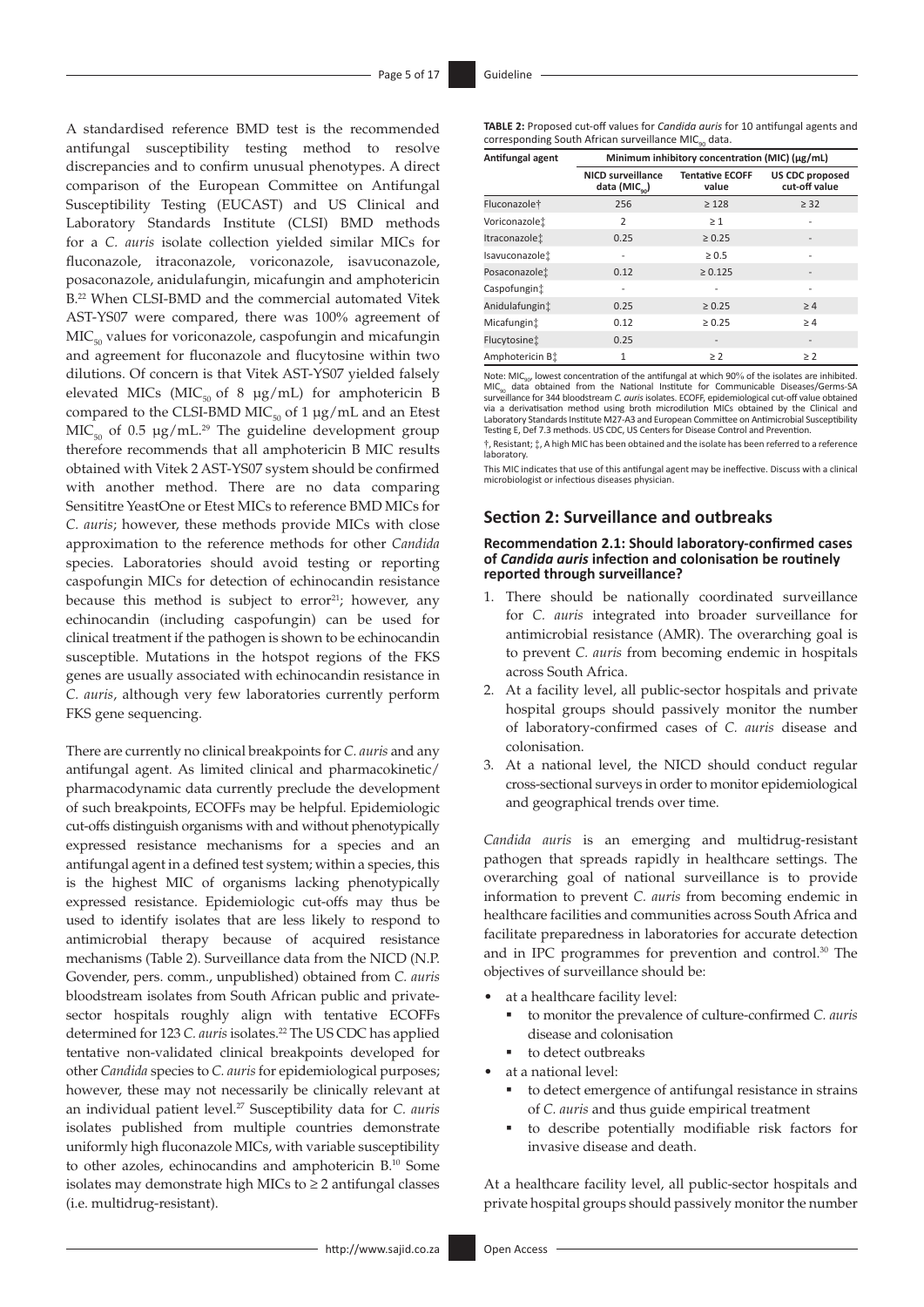of cases of *C. auris* disease and colonisation by maintaining a line-list of culture-confirmed cases. The facility IPC practitioner(s) should be promptly notified of every *C. auris* case and should keep a record of the number of cases, by site of infection, wards where cases occurred and rates of infection, if possible, on a monthly basis. Facilities may be classified into three tiers (regular re-classification should be done by the facility IPC practitioners).

- Tier 1 ('green status'): Facilities with no prior cases of *C. auris* disease or colonisation. Such facilities are requested to report their first cases to the NICD and/or the relevant district communicable disease control (CDC) team.
- Tier 2 ('orange status'): Facilities with sporadic cases of *C. auris* infection or colonisation (i.e. < 12 cases in the past 6 months and/or < 3 units affected). Facilities are requested to report any increase in the number of cases compared to a baseline, units affected for the first time, or apparent clustering within a facility to the NICD and/or relevant district CDC team.
- Tier 3 ('red status'): Facilities with relative endemicity ( $> 12$  cases in the last 6 months and/or  $> 3$  units with *C. auris* cases in the last 6 months) are requested to report any increase in the number of cases compared to a baseline or apparent clustering within a facility to the NICD and relevant district CDC team.

<span id="page-5-0"></span>At a national level, NICD should conduct regular crosssectional surveys as part of integrated AMR surveillance. These surveys could be scheduled at the same time every year and could be integrated with national point prevalence surveys for healthcare-associated infections (HAI) and AMR.[23](#page-14-21) NICD should coordinate nested epidemiologic studies through its existing surveillance platforms. *C. auris* is included in a list of alert organisms that South African healthcare facilities are encouraged to compile.<sup>[31](#page-14-29)</sup> Guidance has been issued from several other public health agencies across the world. US facilities are currently requested to report all cases to the CDC by using a dedicated email address.[32](#page-14-30) Public Health England (PHE) currently requests facilities to report all new cases of colonisation or infection to their local PHE Centre Health Protection Team. The European Centre for Disease Prevention and Control (ECDC) recommends that member states should consider laboratory-based notification of *C. auris* invasive disease and prospective data collection at national level. Surveillance systems for HAIs should be updated to include *C. auris* in the list of reportable pathogens associated with HAIs.

## <span id="page-5-1"></span>**Recommendation 2.2: How should an outbreak of**  *Candida auris* **be defined, reported and managed?**

- 1. All suspected clusters/outbreaks should be reported to the relevant district CDC team and to the NICD in highpriority scenarios (refer to text below).
- 2. In a resource-constrained setting, outbreak response efforts should be focused on high-priority scenarios, as recommended in the text below.

An outbreak is defined as a sudden temporal increase in the number of cases of *C. auris* colonisation or infection within a unit or facility compared to a baseline, with epidemiological links which suggest clustering. The definition of an outbreak will not necessarily be the same for all units or facilities; therefore, each facility should be aware of their own tier status and distribution of prior cases within the facility. All suspected clusters or outbreaks should be reported by the facility IPC practitioner or laboratory to the relevant district CDC team and to the NICD in the following high-priority scenarios (Table 3). Not all outbreaks will require the same type of response. As resources for outbreak detection and response are limited, particularly in the public sector, urgent outbreak response efforts should be focused on:

- Clusters of cases in
	- ß patient groups who have not been previously described to be affected
	- ß units where the risk of horizontal transmission is high or consequences of disease are severe, for example neonatal or oncology units
	- facilities with no prior cases (i.e. Tier 1/green-status hospitals)
	- **e** geographic regions with no or few prior cases
- Large outbreaks in facilities with or without relative endemicity (i.e. Tier 2 or 3 facilities).

Outbreak response activities may include, but are not limited to:

- Intensifying IPC measures (refer to Section 3), including screening of other high-risk patients, for example a patient who has been in a neighbouring bed to a case patient in an open ward and who is not known to have *C. auris* disease. Screening of facility personnel is not routinely recommended during an outbreak.
- Environmental screening, where appropriate.
- Emphasising AFS (Section 5).

<span id="page-5-2"></span>Outbreak investigations reported from other countries describe response activities that have been effective. Following a large outbreak in a cardiothoracic facility in the United Kingdom, screening of all direct contacts was recommended. Screening of hospital personnel had a very low yield and was not recommended[.33](#page-14-31) In the United States, screening of close contacts of 77 case patients resulted in identification of an additional 45 patients with *C. auris* colonisation. Public health surveillance and ongoing investigations were recommended.[23](#page-14-21)

**TABLE 3:** Suggested activities following detection of an outbreak of *Candida auris* in a healthcare facility.

| Activity                                                                                                                     | Purpose                                                     |
|------------------------------------------------------------------------------------------------------------------------------|-------------------------------------------------------------|
| Notify relevant authorities                                                                                                  | Obtain resources for prevention and control                 |
| Intensify infection prevention and control<br>(IPC) measures, specifically contact<br>precautions and environmental cleaning | Control outbreak, prevent further<br>transmission           |
| Isolate/cohort case patients                                                                                                 | Limit transmission within a unit or facility                |
| Contact screening                                                                                                            | Inform further IPC measures, possibly limit<br>transmission |
| Emphasise antifungal stewardship (AFS)                                                                                       | Possibly prevent further cases                              |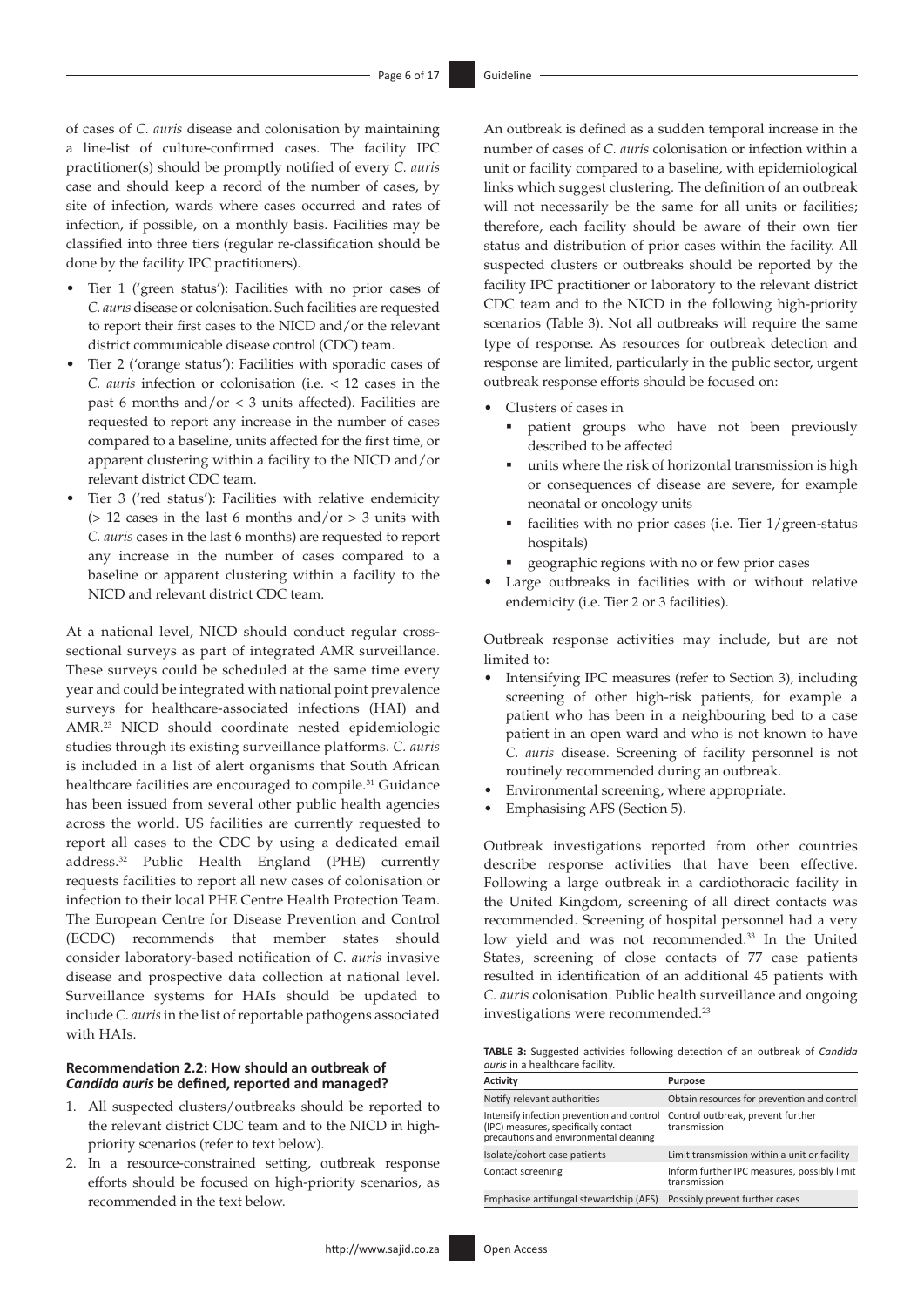## **Section 3: Infection prevention and control**

#### **Recommendation 3.1: Which infection prevention and control precautions are necessary for patients colonised or infected with** *Candida auris***?**

Two sets of precautions are recommended (Table 4):

- 1. Standard precautions: These apply to all patients and in all situations and are designed to reduce the risk of transmission of microorganisms from both recognised and unrecognised sources of infection in healthcare settings.
- 2. Contact transmission-based precautions for patients known to be colonised or infected with *C. auris*: These are designed to interrupt transmission of epidemiologically important pathogens such as *C. auris* based on the contact route of transmission.

*Standard precautions* apply to all patients and in all situations, regardless of diagnosis or presumed infection/colonisation status. Standard precautions apply to blood, all other body fluids, secretions and excretions except sweat (regardless of whether they contain visible blood or not), non-intact skin and mucous membranes. As part of standard precautions, 70% alcohol-based hand rub is recommended for hand hygiene; a combination of chlorhexidine and alcohol may provide additional benefit.<sup>[34](#page-14-32)</sup> Personnel should perform hand hygiene before touching a patient, before a clean/aseptic procedure (e.g. inserting a peripheral line), after body fluid exposure, after touching a patient and after touching

patient surroundings. Hand hygiene adherence should be measured with a standardised checklist and adherence should be monitored on a regular basis in all wards of a facility on a rotating basis. Routine hand sampling of staff to monitor adherence to hand hygiene is not recommended.

<span id="page-6-1"></span>*Contact transmission-based precautions* (including isolation, cohorting and use of personal protective equipment such as disposable aprons and gloves) are not specific to *C. auris* and are recommended for several other multidrugresistant organisms.[35](#page-14-33) Adherence to contact precautions should be monitored on a regular basis in all wards with patients who have contact precautions implemented because of *C. auris* infection and/or colonisation. If this level of monitoring is not possible, consider monitoring adherence primarily in the isolation unit where patients with *C. auris* are cohorted.

#### **Recommendation 3.2: For how long should the infection prevention and control precautions remain in place for a patient with infection or colonisation?**

- 1. Contact precautions should be implemented for the length of stay in an acute-care healthcare facility owing to prolonged colonisation, probable shedding of *C. auris*  into the environment and no known effective methods for decolonisation.
- 2. Patients known to be colonised or infected with *C. auris* should ideally have contact precautions implemented when re-admitted to a healthcare facility.

<span id="page-6-0"></span>**TABLE 4:** Summary of recommendations for the prevention of transmission of *Candida auris.*

| <b>Measure</b>                             | Description                                                                                                                                                                                                                                                                                                                                                                                                                                                                                                                                                                                                                                                                                                                                                                                                                                                                                                                                                                                                                                                                        |
|--------------------------------------------|------------------------------------------------------------------------------------------------------------------------------------------------------------------------------------------------------------------------------------------------------------------------------------------------------------------------------------------------------------------------------------------------------------------------------------------------------------------------------------------------------------------------------------------------------------------------------------------------------------------------------------------------------------------------------------------------------------------------------------------------------------------------------------------------------------------------------------------------------------------------------------------------------------------------------------------------------------------------------------------------------------------------------------------------------------------------------------|
| Standard precautions                       | • Strictly adhere to the five moments of hand hygiene <sup>a</sup> including bare below the elbows and no jewellery (including rings, watches and bracelets).<br>. Wash hands when visibly soiled or after contact with blood and body fluids.<br>• Use a 70% alcohol-based hand rub on dry hands in all other instances.<br>• Monitor adherence to hand hygiene by visual inspection and auditing of adherence versus the number of opportunities.                                                                                                                                                                                                                                                                                                                                                                                                                                                                                                                                                                                                                                |
| Contact transmission-<br>based precautions | • Make gloves and disposable impervious aprons available.<br>• Wear disposable (impervious) gowns when there is close contact with a patient, for example turning a large patient where the healthcare<br>worker's uniform might be contaminated, or a high risk of blood and body fluid exposure.<br>• Wear eve protection and mask during procedures where there might be risks of splashes.<br>• Don all personal protective equipment (PPE) prior to entering the room and before touching a patient or the immediate environment<br>(bed, linen, equipment, invasive devices and personal items). Remove and discard PPE and clean hands before leaving the patient's room or,<br>in semi-private room or multi-bed bay situation, before leaving the patient's immediate vicinity.<br>• Visitors need not use PPE unless performing a nursing duty.<br>• Dedicate equipment to individual patients if possible, for example, blood pressure cuffs, thermometers. If equipment is shared, disinfect these<br>according to the manufacturer's guidelines between patient uses. |
| Isolation or cohorting                     | • Accommodate each infected and/or colonised patient in a single room with en-suite facilities. Affix a 'contact precautions' sign to the door.<br>• If single rooms are not available, 'cohort' patients who are infected or colonised with the same pathogen (i.e. same species, similar susceptibility<br>profile) in the same room. Ensure that the space between beds is adequate when patients are cohorted, that is, at least 2 m between the sides<br>of the beds to allow adequate movement and use of mobile equipment without touching the other patient.<br>• Restrict the number of visitors at a single time.                                                                                                                                                                                                                                                                                                                                                                                                                                                        |
| Environmental cleaning                     | • Clean rooms at least daily. Clean the room to reduce the bioburden and then disinfect with a sodium-hypochlorite solution (1000 parts per<br>million).<br>• Clean and disinfect equipment (according to the manufacturer's guidelines) after use if single-use items are not available.<br>• Handle all linen from infected or colonised patients as infectious linen, immediately place in a yellow plastic bag and wash separately at 65°C<br>for 10 min.<br>• All linen including bed curtains should be removed and laundered after discharge.<br>• Consider hydrogen peroxide fogging or wipes as an adjunctive measure when the patient vacates the room.<br>• There is insufficient evidence based on studies done in healthcare environments to currently recommend UV light disinfection.                                                                                                                                                                                                                                                                               |
| Care bundles <sup>b</sup>                  | • Adherence to the relevant care bundles should be monitored and measured.<br>. The following care bundles apply, where relevant: tracheostomy, central line-associated bloodstream infection (CLABSI), catheter-associated<br>urinary tract infection (CAUTI), ventilator-associated pneumonia (VAP).<br>• All devices should be removed as soon as possible.                                                                                                                                                                                                                                                                                                                                                                                                                                                                                                                                                                                                                                                                                                                     |
| Patient movement                           | • Notify receiving departments if patient is to be transported between departments.<br>. Notify the receiving hospital if the patient is transferred to another hospital or long-term care facility.                                                                                                                                                                                                                                                                                                                                                                                                                                                                                                                                                                                                                                                                                                                                                                                                                                                                               |
| <b>Training</b>                            | • Train cleaning personnel to correctly make sodium-hypochlorite solutions and how to clean.<br>• Educate patients, visitors and families on hand hygiene.<br>• Train multidisciplinary team members on IPC recommendations.                                                                                                                                                                                                                                                                                                                                                                                                                                                                                                                                                                                                                                                                                                                                                                                                                                                       |

Note: The 'five moments of hand hygiene' is a phrase used by the World Health Organization to define the points at which hand hygiene should be performed in healthcare settings. These include the following 'moments': before patient contact, before an aseptic technique, after blood and body fluid exposure, after patient contact and after contact with the patient's environment[.78](#page-15-0)A 'care bundle' is a structured way of improving the processes of care and patient outcomes. A care bundle is a group of evidence-based practices, which, when performed collectively and consistently, has proved to improve patient outcomes.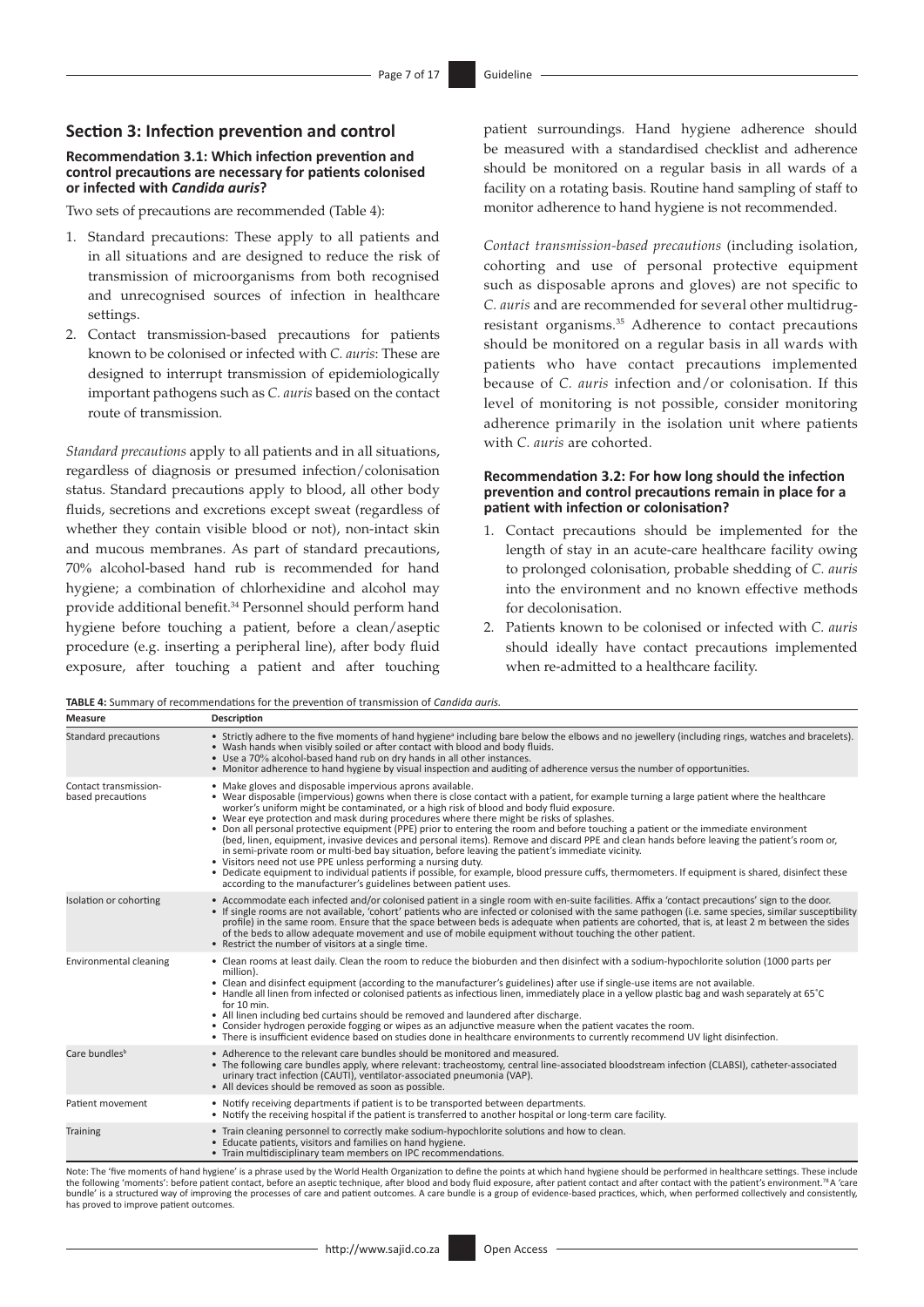<span id="page-7-1"></span>The duration of colonisation is not clearly defined; in some cases, colonisation with *C. auris* may persist for many months, perhaps indefinitely.[3](#page-14-1),[36](#page-14-34) The optimal approach to reduce the skin or mucosal surface microbial load (i.e. decolonisation) of infected or colonised patients with *C. auris* has not been determined.[37](#page-14-35) While daily topical application of chlorhexidine gluconate 0.5% (including body washes and mouth gargles) has been recommended by at least one public health agency, patients have been documented to remain colonised with *C. auris* inprolonged outbreak settings despite this intervention[.33](#page-14-31) Similarly, the use of chlorhexidine-impregnated central vascular catheter dressings or topical nystatin has not been evaluated and these interventions are not recommended. Therefore, the most conservative approach for patients who are known to be infected or colonised with *C. auris* is to maintain contact precautions for the duration of admission. Patients known to be colonised or infected with *C. auris* should also be isolated when re-admitted to a healthcare facility; we have not specified a recommended time limit since the last admission because colonisation may be prolonged.

#### **Recommendation 3.3: When is it appropriate to assess whether a patient or healthcare worker is colonised with** *Candida auris* **and how can colonisation status be ascertained?**

- 1. Routine screening of all newly admitted patients for *C. auris* colonisation is not recommended.
- 2. Routine screening of healthcare personnel is not routinely recommended.
- 3. Screening might be considered in an outbreak situation to establish the prevalence of colonisation among epidemiologically linked patients, but not to establish colonisation of healthcare personnel.
- 4. Screening for colonisation can be performed by submitting skin swabs from the axilla and groin for selective culture (direct molecular tests are not currently available in South Africa).

Routine screening of all newly admitted patients is not feasible or recommended in a resource-constrained setting. However, screening may be considered in an outbreak situation to establish colonisation of epidemiologically linked patients. Epidemiologically linked contacts are defined as patients who are currently sharing a cubicle with a confirmed case. In areas that do not have cubicles, but are shared rooms with or without semi-permanent barriers, epidemiologically linked contacts include all patients in a shared physical area. Given the likely rapid colonisation potential of *C. auris*, the IPC practitioner could also consider screening any roommates the case patient may have had during the last month. Screening of healthcare personnel during an outbreak is not routinely recommended owing to the difficulty of evaluating the role of healthcare workers in the transmission of pathogens between patients and because the reported prevalence of carriage is relatively low[.33](#page-14-31)

In an outbreak situation to establish colonisation of epidemiologically linked patients, specimens that could be

<span id="page-7-0"></span>submitted include the following: axillary skin swabs, groin skin swabs, nose/throat swabs, rectal swabs or stool samples, urine, wound fluid and respiratory tract specimens. The axillae and groin areas appear to be the most common and consistent sites of colonisation. We recommend that IPC practitioners should wait at least 48 h after administration of topical antiseptics, for example chlorhexidine, before collecting specimens for *C. auris* colonisation. An enrichment protocol has been described to optimise laboratory isolation of *C. auris* from colonisation samples[.14](#page-14-12) If a patient screens positive for *C. auris*, no further sampling is indicated. A negative colonisation screen should not be used as evidence to discontinue contact transmission-based precautions in a person with prior culture-confirmed invasive disease or colonisation; in such patients, it may be prudent to isolate but not cohort with other infected or colonised patients.

#### **Recommendation 3.4: How should the immediate environment of patients infected or colonised with**  *Candida auris* **be cleaned?**

- 1. All surfaces should be cleaned daily with a neutral detergent and water and then wiped with a freshly constituted sodium-hypochlorite (1000 parts per million) solution. Other disinfectants such as quaternary ammonium compounds and ethyl alcohol are less effective and should not be used.
- 2. There is currently insufficient evidence to recommend routine ultraviolet (UV) light disinfection although hydrogen peroxide vapour or wipes may be considered.
- 3. Rooms/bathrooms or bed spaces should be terminally cleaned after the patient vacates the space.

<span id="page-7-2"></span>Environmental surfaces are a reservoir for *C. auris.*[38](#page-14-36) Like *C. parapsilosis*, *C. auris* has been documented to persist on plastic surfaces for up to 28 days in a controlled environment mimicking a healthcare setting.[14](#page-14-12) *C. auris* forms biofilms which may enhance its persistence in the environment.<sup>[11,](#page-14-9)[12](#page-14-10),[13](#page-14-11)</sup> Guidance for environmental cleaning is not consistent, with variability across the recommendations from several public health agencies.<sup>[37](#page-14-11)</sup>

<span id="page-7-3"></span>*Daily cleaning*: All surfaces and equipment should be cleaned daily with a neutral detergent and water. Standard cleaning should be followed by wiping surfaces with an appropriate disinfectant. Chlorine-based disinfectants effectively kill *C. auris* in suspension and inoculated on surfaces.[16](#page-14-14)[,17,](#page-14-15)[34](#page-14-32),[39](#page-14-37) Chlorine disinfectants also kill other multidrug-resistant pathogens such as methicillin-resistant *Staphylococcus aureus* and carbapenem-resistant *Enterobacterales*. A sodiumhypochlorite solution (1000 parts per million) is recommended for daily cleaning. While some public health agencies recommend higher concentrations of sodium hypochlorite, there is limited evidence to support this and the guideline development group had concerns about corrosive damage to re-useable equipment and adverse (noxious) effects on personnel working with a concentrated solution.<sup>37</sup> New chlorine-based solution should be prepared daily at a minimum and stored away from sunlight and heat to preserve potency. Cleaners should be given clear instructions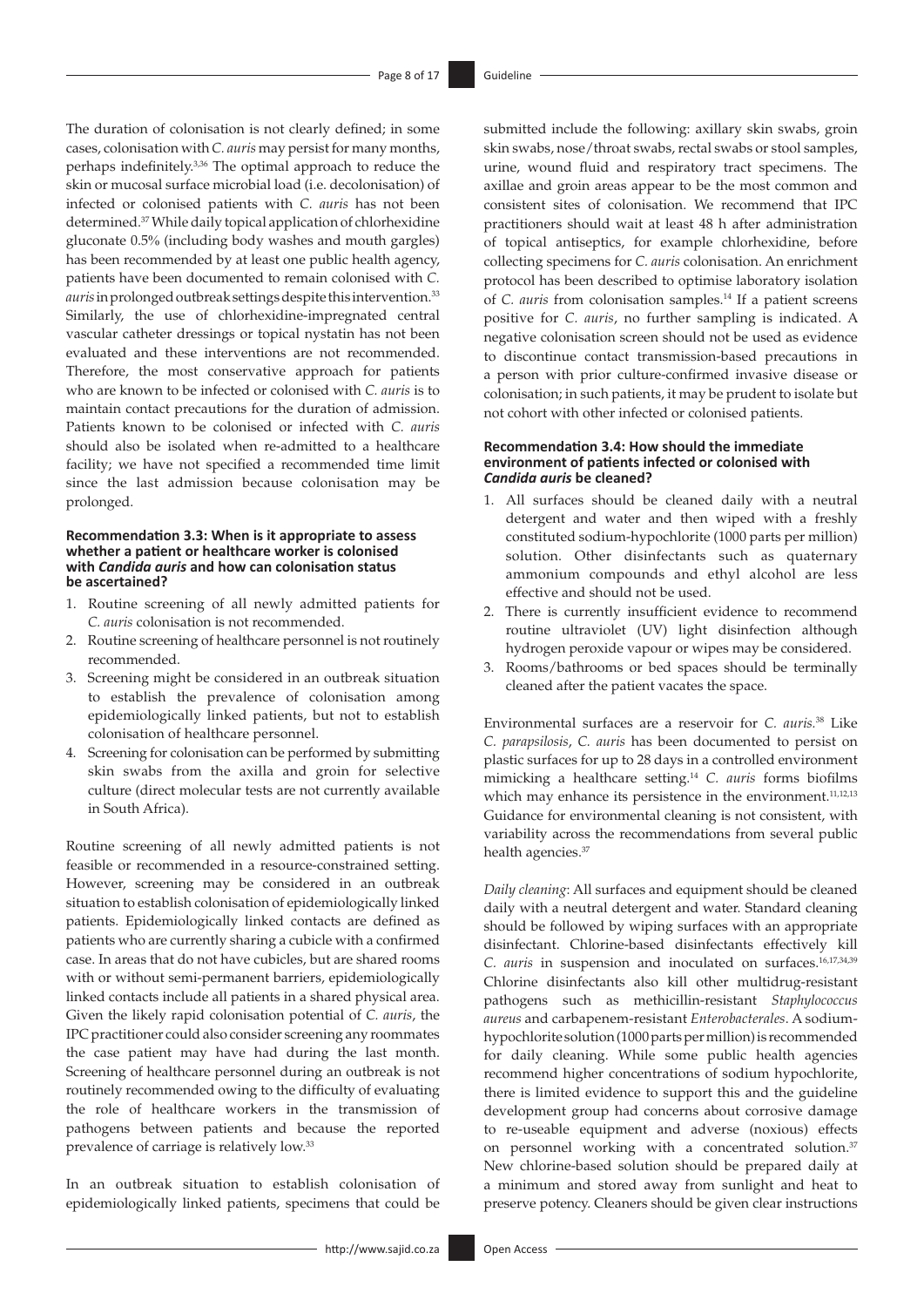how to prepare the chlorine solutions, including pictorial depictions of the dilution process. Cleaning should proceed from cleanest to dirtiest areas, for example cleaning patient's bedside table prior to cleaning the commode. Cleaning supplies, for example mop heads and buckets, should be decontaminated regularly. Adequate contact time should be allowed with the disinfectant (at least  $3$  min).<sup>16</sup> Frequently touched areas should be cleaned and disinfected more often (at least twice a day). Quaternary ammonium compounds and ethyl alcohol appear to be less effective for environmental disinfection of *C. auris* and should not be used[.17](#page-14-15),[37](#page-14-35)[,39](#page-14-37) Routine environmental sampling to culture *C. auris* from patient care areas as a proxy for efficacy of terminal cleaning is not recommended.

*Equipment*: Single-use equipment is preferred, but if it is not available, dedicated equipment should be used for the duration of the patient's stay. Equipment should be cleaned thoroughly and disinfected according to the manufacturer's recommendations. Surfaces of equipment should be cleaned adequately to remove dirt and organic material prior to disinfection; sodium hypochlorite is less effective in the presence of organic material.

*Terminal cleaning*: Terminal cleaning protocols must be strictly adhered to using checklists which are completed by the IPC team. Terminal cleaning should involve cleaning and disinfection of all items and surfaces in the patient care area or room as well as laundering or changing any difficult-toclean items, for example curtains and movable partitions. Terminal cleaning or disinfection should begin with removing all disposable items (e.g. suction canisters, glove boxes, tubing and waste) and items intended to be removed and cleaned outside patient care area (e.g. laundry items). All surfaces and equipment should be cleaned with a neutral detergent and water and then wiped with a sodiumhypochlorite solution. Although higher concentrations of this solution have been used for terminal disinfection in outbreaks[,33](#page-14-31) we recommend 1000 parts per million. Hydrogen peroxide vapour or wipes appear to be effective against *C. auris* and may be added as an additional measure after cleaning and disinfection[.16](#page-14-14),[17](#page-14-15)[,39](#page-14-37) There is limited evidence for the use of UV light disinfection for *C. auris*. A recent study examining the efficacy of UV-C light (254 nm) showed that an exposure time of 20 min was required to destroy *C. auris*; this was substantially longer than the time required to kill MRSA[.40](#page-14-38) It is important to note that 'non-touch' environmental disinfection methods, such as hydrogen peroxide vapour and UV light, cannot replace traditional methods and may only be considered an adjunct to traditional cleaning and contact disinfection of the environment.

## <span id="page-8-0"></span>**Section 4: Treatment of invasive and non-invasive** *Candida auris* **disease**

#### **Recommendation 4.1: What are the suggested treatment regimens for confirmed or strongly suspected invasive**  *Candida auris* **disease in adults and children?**

1. In the vast majority of adults, an echinocandin is recommended as first-line treatment. Amphotericin B deoxycholate is an alternative agent in settings where echinocandins are unavailable and is recommended for central nervous system, urinary tract or eye infections.

- 2. Among children aged < 2 months, the initial treatment of choice is amphotericin B deoxycholate 1 mg/kg daily,
- 3. Among children aged > 2 months, an echinocandin is recommended for the initial treatment.

<span id="page-8-4"></span><span id="page-8-3"></span><span id="page-8-2"></span><span id="page-8-1"></span>Early aggressive treatment of invasive *Candida* disease is vital for improved outcomes in critically ill adults.<sup>41</sup> In the vast majority of adults with invasive *Candida* disease (including *C. auris*), an echinocandin is recommended as first-line treatment[.42](#page-14-40) Amphotericin B deoxycholate is an alternative agent in settings where echinocandins are unavailable. Amphotericin B is also preferred in invasive infections of the central nervous system, eye and urinary tract.[43](#page-14-41) Although amphotericin B deoxycholate is known to exhibit concentration-dependent killing activity, continuous infusion may be associated with better tolerability and less renal toxicity and may therefore be desirable in those settings where this is possible.<sup>[44](#page-14-42)</sup> Azole antifungal agents such as fluconazole and voriconazole are not recommended as initial treatment for suspected or confirmed *C. auris* invasive disease. In many centres, reduced susceptibility or high-level resistance has been demonstrated to these agents[.10](#page-14-8) While posaconazole MICs for South African *C. auris* strains are relatively low ( $\text{MIC}_{50}$  of 0.12 mg/L), the first-line use of this agent should only be considered in consultation with an ID specialist or a specialist with a particular interest in this field. Posaconazole is currently only available as an oral formulation in South Africa. Clinicians are advised to check for potential drug–drug interactions and adverse effects when prescribing antifungals. A useful antifungal interactions smartphone application can be accessed at [https://www.aspergillus.](https://www.aspergillus.org.uk/content/antifungal-drug-interactions) [org.uk/content/antifungal-drug-interactions](https://www.aspergillus.org.uk/content/antifungal-drug-interactions). Currently available antifungal agents with efficacy against *C. auris* are shown in Table 5.

<span id="page-8-5"></span>*Neonates or infants aged < 2 months*: For neonates or infants less than 2 months old, amphotericin B deoxycholate should be used as a first-line treatment of invasive infections (Table 6).[45](#page-14-43) Amphotericin B is efficacious and well tolerated in neonates. Fluconazole should not be used for treatment of *C. auris*; fluconazole also has no activity against azoleresistant strains of *C. parapsilosis* which are endemic in some South African neonatal units[.18](#page-14-16) Echinocandin use should be limited and reserved for cases of salvage therapy or where severe toxicity precludes the use of amphotericin B. There is no evidence for combination antifungal therapy in this age group for the treatment of *C. auris*.

*Children aged > 2 months*: Echinocandins are the preferred agents for most cases of candidaemia and invasive candidiasis (Table 7). Exceptions include infections of the central nervous system, eye and urinary tract where amphotericin B deoxycholate should be used. Patients should be closely monitored for treatment failure, as indicated by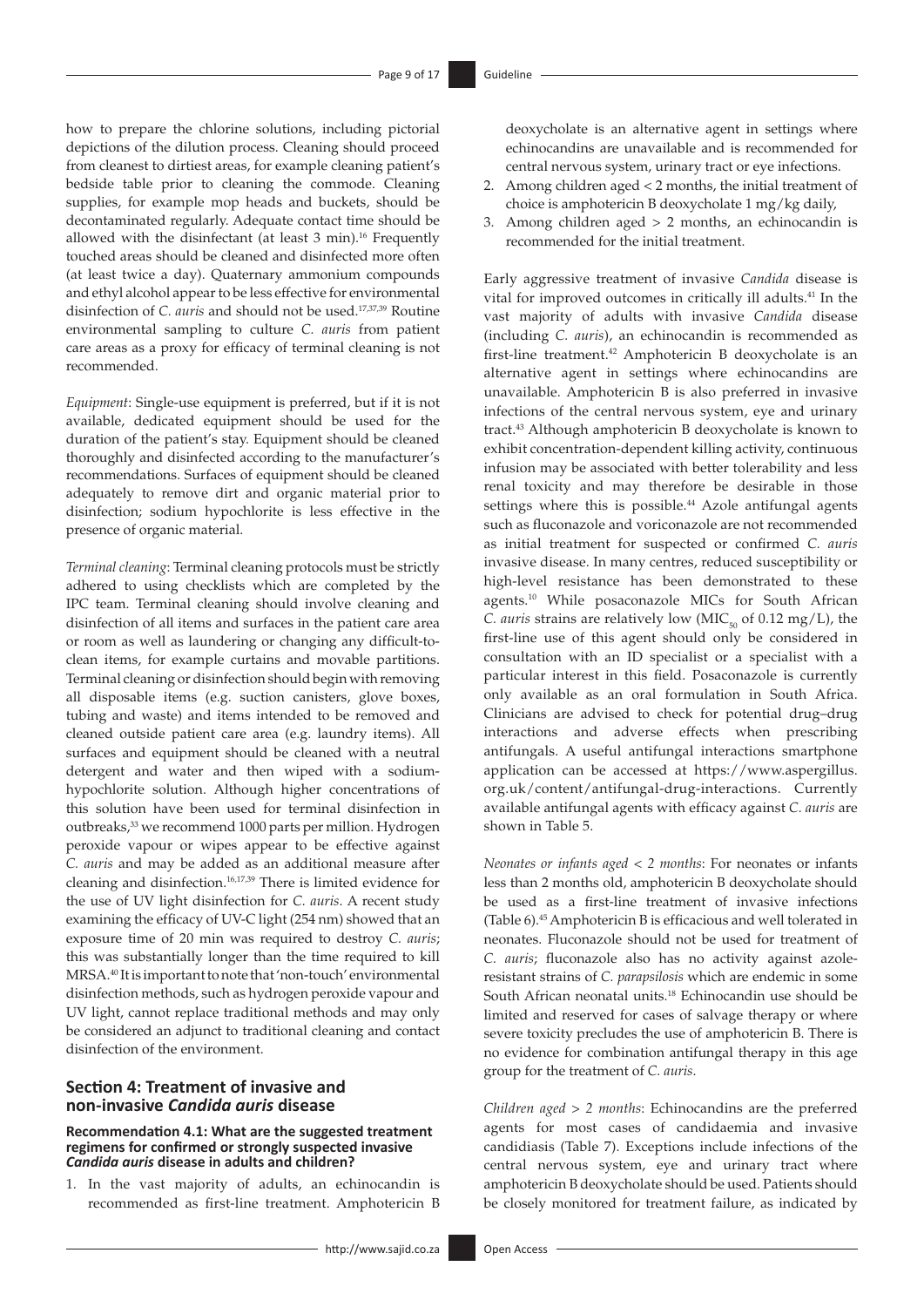**TABLE 5:** Antifungal agents for adults with invasive disease.

| Agent                                                   | Dose                                                                                                                | Dose adjustments with renal dysfunction                                                                                                                                                                       | <b>Common adverse effects</b>                                                                                            |
|---------------------------------------------------------|---------------------------------------------------------------------------------------------------------------------|---------------------------------------------------------------------------------------------------------------------------------------------------------------------------------------------------------------|--------------------------------------------------------------------------------------------------------------------------|
| Caspofungin<br>Micafungin<br>Anidulafungin              | Loading dose 70 mg IV, then 50 mg;<br>IV daily 100 mg IV daily;<br>Loading dose 200 mg IV, then 100 mg;<br>IV daily | Dose as in normal renal function                                                                                                                                                                              | Fever, thrombophlebitis, headache,<br>raised serum transaminases                                                         |
| Amphotericin B deoxycholate<br>Liposomal amphotericin B | 1 mg/kg IV daily;<br>5 mg/kg IV daily                                                                               | Avoid deoxycholate formulation if baseline CrCl<br><50 mL/min. If baseline CrCl ≥ 50 mL/min,<br>deoxycholate can be used but must<br>ensure adequate hydration and avoid using other<br>nephrotoxic agents    | Deoxycholate > lipid formulations:<br>nephrotoxicity, hypokalaemia,<br>hypomagnesaemia, fever, pain at<br>injection site |
| Flucytosine†                                            | 25 mg/kg 6 hourly PO (total daily dose:<br>$100 \text{ mg/kg}$                                                      | If CrCl reduces to below 40<br>mL/min, give the same 25 mg/kg dose but increase<br>the interval between doses: 20 mL/min-40 mL/min,<br>12 hourly; 10 mL/min-20 mL/min, every 24 h;<br>$< 10$ mL/min, $> 24$ h | Photosensitivity, gastrointestinal toxicity,<br>hepatotoxicity, haematological toxicity                                  |
| Posaconazolet                                           | 400 mg BD PO with meals                                                                                             | Dose as in normal renal function                                                                                                                                                                              | Gastrointestinal toxicity, raised serum<br>transaminases, skin rash, hypokalaemia                                        |

IV, intravenous infusion; bd, twice daily; PO, per os; CrCl, creatinine clearance = (140 – age) \* (weight in kg)/(72 \* serum creatinine in mg/dL) [Multiply result by 0.85 for women]. †, 5-FC is available through Section 21 application through the South African Health Products Regulatory Authority (SAHPRA), formerly the SA Medicines Control Council. 5-FC should not be used as monotherapy but always in combination with another antifungal agent. The laboratory should determine 5-FC minimum inhibitory concentrations if this agent is being considered for use;

‡, *C. auris* is usually not susceptible to fluconazole and voriconazole.

**TABLE 6:** Antifungal agents for children younger than 2 months of age with invasive disease.

| Agent                       | Dose                          |
|-----------------------------|-------------------------------|
| Amphotericin B deoxycholate | 1 mg/kg IV daily              |
| Caspofungin                 | 25 mg/m <sup>2</sup> IV daily |
| Micafungin                  | 10 mg/kg IV daily             |

**TABLE 7:** Antifungal agents for children younger than or equal to 2 months of age with invasive disease.

| Agent                       | Dose                                                                                 |
|-----------------------------|--------------------------------------------------------------------------------------|
| Caspofungin                 | Loading dose: 70 mg/m <sup>2</sup> IV daily, then<br>50 mg/m <sup>2</sup> IV daily   |
| Micafungin                  | 2 mg/kg IV daily, with option to increase<br>to 4 mg/kg IV daily in children > 40 kg |
| Anidulafungin               | Not approved for use in children                                                     |
| Amphotericin B deoxycholate | 1 mg/kg IV daily                                                                     |

persistently positive clinical cultures. Switching to amphotericin B should be considered if the patient has persistent fungaemia for > 5 days or is unresponsive to echinocandin treatment. Fluconazole should not be used for treatment of *C. auris*. No supporting evidence exists for combination antifungal therapy in children.

#### **Recommendation 4.2: How should the source of infection be identified and controlled in adults and children?**

<span id="page-9-0"></span>*Candida auris* bloodstream infections are usually associated with healthcare settings and occur among patients with intravascular catheters and prosthetic devices. While many of these bloodstream infections represent candidaemia alone, attempts to exclude deep-seated infections, such as infective endocarditis, osteomyelitis, meningitis, pyelonephritis and endophthalmitis (by dilated retinal examination), should be undertaken.[23](#page-14-21)[,46](#page-14-44) This will influence treatment duration and penetration of antifungal agents into the source area will need to be considered. In such cases, consultation with an ID specialist (or a specialist with a particular interest in this condition) is recommended. *C. auris* fungaemia may be difficult to control. Without adequate and appropriate source control, antifungal treatment alone may be futile. All attempts should be made to remove or replace indwelling central venous and arterial devices, as well as urinary catheters. Infected prosthetic material such as heart valves, shunts

**TABLE 8:** Source control and risk factor modification measures.

| Source/risk factor                   | <b>Suggested intervention</b>                               |  |  |
|--------------------------------------|-------------------------------------------------------------|--|--|
| Indwelling venous/arterial catheters | Remove or replace                                           |  |  |
| Urinary catheter                     | Remove or replace                                           |  |  |
| Infected prosthetic material         | Remove or replace                                           |  |  |
| Collections/abscesses                | Drain surgically or insert pigtail                          |  |  |
| Antibiotics                          | Stop/de-escalate/use only if deemed<br>absolutely necessary |  |  |
| Corticosteroids                      | Stop/wean                                                   |  |  |
| Immunosuppressants                   | Stop/wean/modify                                            |  |  |
| Total parenteral nutrition           | Change to enteral nutrition, if possible                    |  |  |

and bone fixation devices should be surgically removed, where feasible. Any collections should be drained. In addition, risk factors for candidaemia should be modified where possible. A summary of recommended source control and risk factor modification measures is presented in Table 8. In neonates with blood and/or urine cultures positive for *C. auris*, a lumbar puncture and a dilated retinal examination are recommended. If cultures are persistently positive, imaging of the genitourinary tract, heart, liver and spleen should be performed. Central venous catheter removal is strongly recommended. Surgical intervention should be considered for fungal balls in the kidneys and for endocarditis.<sup>[42](#page-14-40)</sup>

#### **Recommendation 4.3: How should response to treatment be monitored following a confirmed episode of invasive disease?**

Blood cultures and laboratory or biochemical markers (including peripheral white cell count [WCC], platelet count and C-reactive protein [CRP]) should be repeated at least three times a week to monitor clearance after candidaemia is confirmed by blood culture.

<span id="page-9-1"></span>Blood cultures for initial diagnosis of candidaemia or monitoring clearance of bloodstream infection should be collected using strict aseptic technique. Among adults, each blood culture bottle should be inoculated with at least 10 mL of blood from a peripheral venepuncture site (total volume of a blood culture set: up to 40 mL-60 mL).<sup>47</sup> Followup blood cultures can help to determine the appropriate duration of antifungal therapy. Blood cultures should be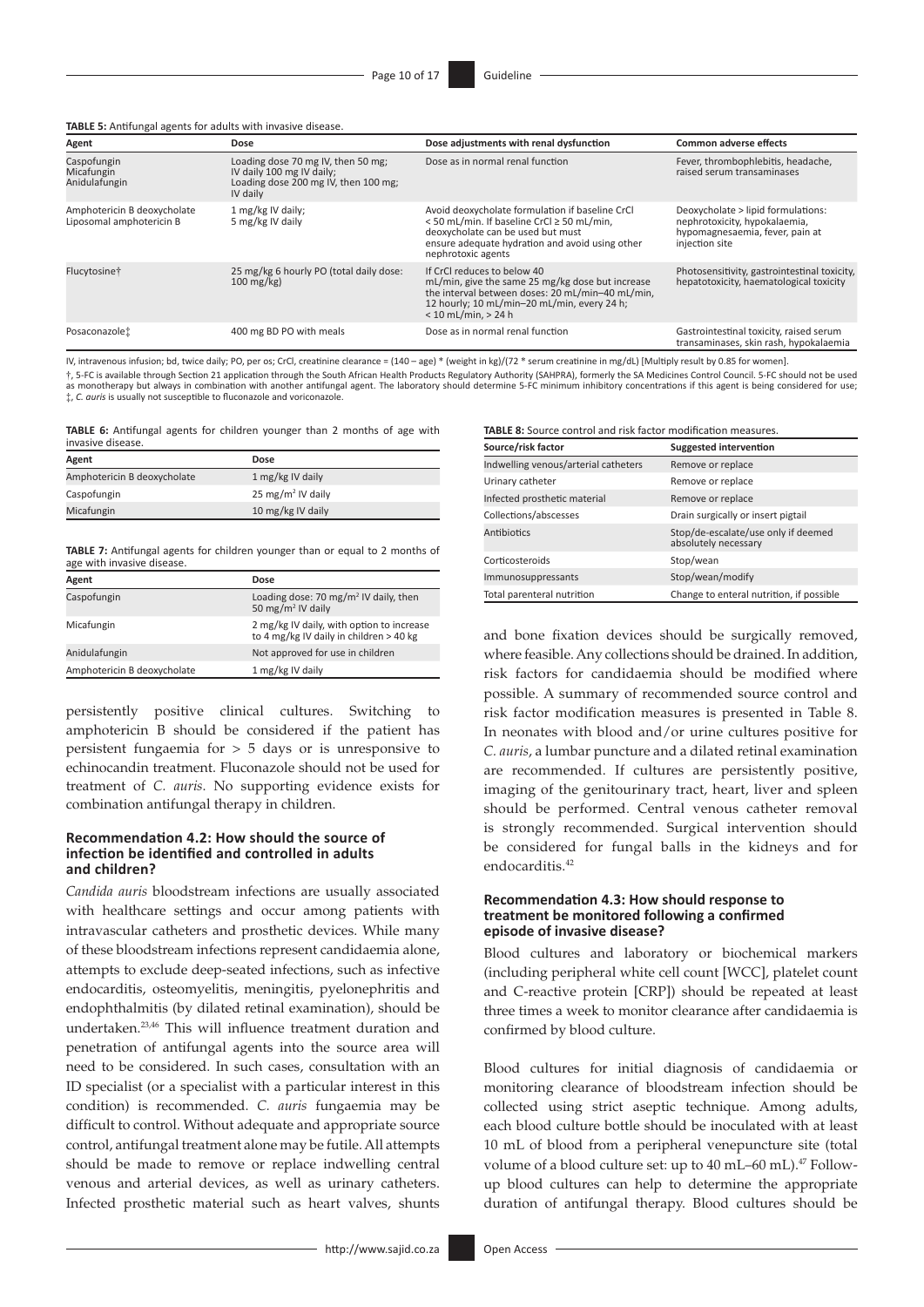<span id="page-10-0"></span>repeated at least three times a week in order to document clearance of candidaemia[.42](#page-14-40) Many laboratories routinely perform MIC testing on all invasive *Candida* strains: MICs of subsequently cultured strains should be closely monitored to identify antifungal resistance which may require treatment modification[.23](#page-14-21) In addition, we suggest that markers such as a peripheral WCC, platelet count and CRP should be measured regularly to assist with treatment monitoring and clinical response. Kidney function and electrolytes (especially potassium and magnesium) should be monitored closely, particularly if the patient is being treated with amphotericin B deoxycholate.<sup>[48](#page-14-46)</sup> Serum procalcitonin levels usually remain between 2.0 ng/mL and 2.5 ng/mL among patients with invasive *Candida* infections; thus, procalcitonin is not a useful marker for monitoring response to treatment[.49](#page-14-47) A negative serum (1,3) beta-D-glucan (BDG) level may be a useful adjunct to exclude a diagnosis of candidaemia in critically ill adults.[42,](#page-14-40)[50](#page-15-1),[51](#page-15-2) There are no published data on the utility of serum BDG for initial diagnosis of invasive *C. auris* infection. A decrease in serially collected serum BDG levels during treatment for candidaemia is associated with clinical/microbiological resolution.[52](#page-15-3)[,53](#page-15-4) However, no recommendation can be made on the use of serum BDG for monitoring response to *C. auris* infection because no data are currently available.

## <span id="page-10-5"></span><span id="page-10-4"></span><span id="page-10-1"></span>**Recommendation 4.4: What is the recommended duration of treatment for an episode of invasive disease?**

If no evidence of a deep-seated fungal infection is found (e.g. infective endocarditis, meningitis, osteomyelitis, pyelonephritis, endophthalmitis or prosthetic infection) and disease is thus considered uncomplicated, antifungals are recommended to be continued for a minimum period of 2 weeks from the date of clearance of the candidaemia, as documented by negative blood cultures, in conjunction with clinical resolution[.42](#page-14-40) Treatment of deep-seated or complicated infections is usually prolonged and should be in consultation with an ID specialist.

## **Recommendation 4.5: When may combination antifungal treatment be considered for invasive disease?**

- 1. Combination therapy is not recommended among clinically stable patients with invasive *C. auris* disease. There is no evidence for combination antifungal therapy in children for the treatment of *C. auris*.
- 2. Among a minority of critically ill patients with septic shock, initial combination therapy with an echinocandin plus either amphotericin B or flucytosine may be considered for a short period until antifungal susceptibility results are available.
- 3. In addition, combination therapy may be considered, following consultation with an ID specialist, in patients with persistent fungaemia, relapsing fungaemia and recurrent fungaemia where source control has been addressed.
- 4. For infective endocarditis and meningitis, flucytosine (if available and the isolate is susceptible) may be added to the treatment regimen.
- 5. Combination therapy in the absence of adequate source control is futile.

<span id="page-10-7"></span><span id="page-10-6"></span><span id="page-10-3"></span><span id="page-10-2"></span>Although there is currently no evidence for combination therapy in any patient population with invasive *C. auris*  disease, crude (unadjusted) mortality is unacceptably high,<sup>[54](#page-15-5)</sup> especially among critically ill and immunosuppressed patients. We therefore recommend initial combination therapy in the sub-groups mentioned above, along with prompt source control. Where initial combination antifungal therapy is commenced among patients in septic shock (defined as a mean arterial blood pressure [MABP]  $\leq 65$  mmHg or requiring vasopressor support and lactate  $> 2$  mmol/L<sup>55</sup>), daily evaluation for the ongoing requirement of combination therapy should be reviewed while awaiting antifungal susceptibility results and/or clinical stabilisation of the patient. Following susceptibility testing results, de-escalation to a single antifungal agent to which the pathogen is susceptible should be considered, provided that the patient has clinical and laboratory improvement and has undergone adequate, appropriate source control measures. This should happen within a 72-h time frame. Combination therapy may be considered among patients who remain blood culture positive after 5–7 days (defined as persistent fungaemia) despite attempts at suitable source control, appropriate antifungal dosing and optimised antifungal penetration to the site of infection; isolate MICs should be reviewed by a clinical microbiologist. Patients who become culture positive following completion of initial antifungal treatment and presumed clearance of infection (defined as recurrent fungaemia), as well as patients who become culture positive after a period of negative cultures while still receiving appropriate treatment (defined as relapsing fungaemia), may also be considered for combination therapy, as well as detailed further investigations. In all patients, appropriate antifungal dosing and source control are of paramount importance. Treatment of these complex patients is recommended to be continued in consultation with an ID specialist and clinical microbiologist.

### **Recommendation 4.6: How should a patient be managed if** *Candida auris* **is isolated from a non-sterile body site?**

Isolation of *C. auris* from a non-sterile body site (such as skin, rectum, upper or lower respiratory tract or urinary tract) in the absence of markers of inflammation or organ dysfunction and clinical signs of infection is usually an indication of colonisation and not disease. In this setting, antifungal treatment should be avoided; however, colonisation may prompt removal of indwelling devices (such as urinary catheters) and institution of appropriate IPC measures (refer to Section 3). In the presence of clinical signs of infection, attempts to isolate *C. auris* from a sterile site (such as blood, CSF, tissue, central venous catheters, etc.) should be made. Ancillary markers of fungaemia such as a serum BDG assay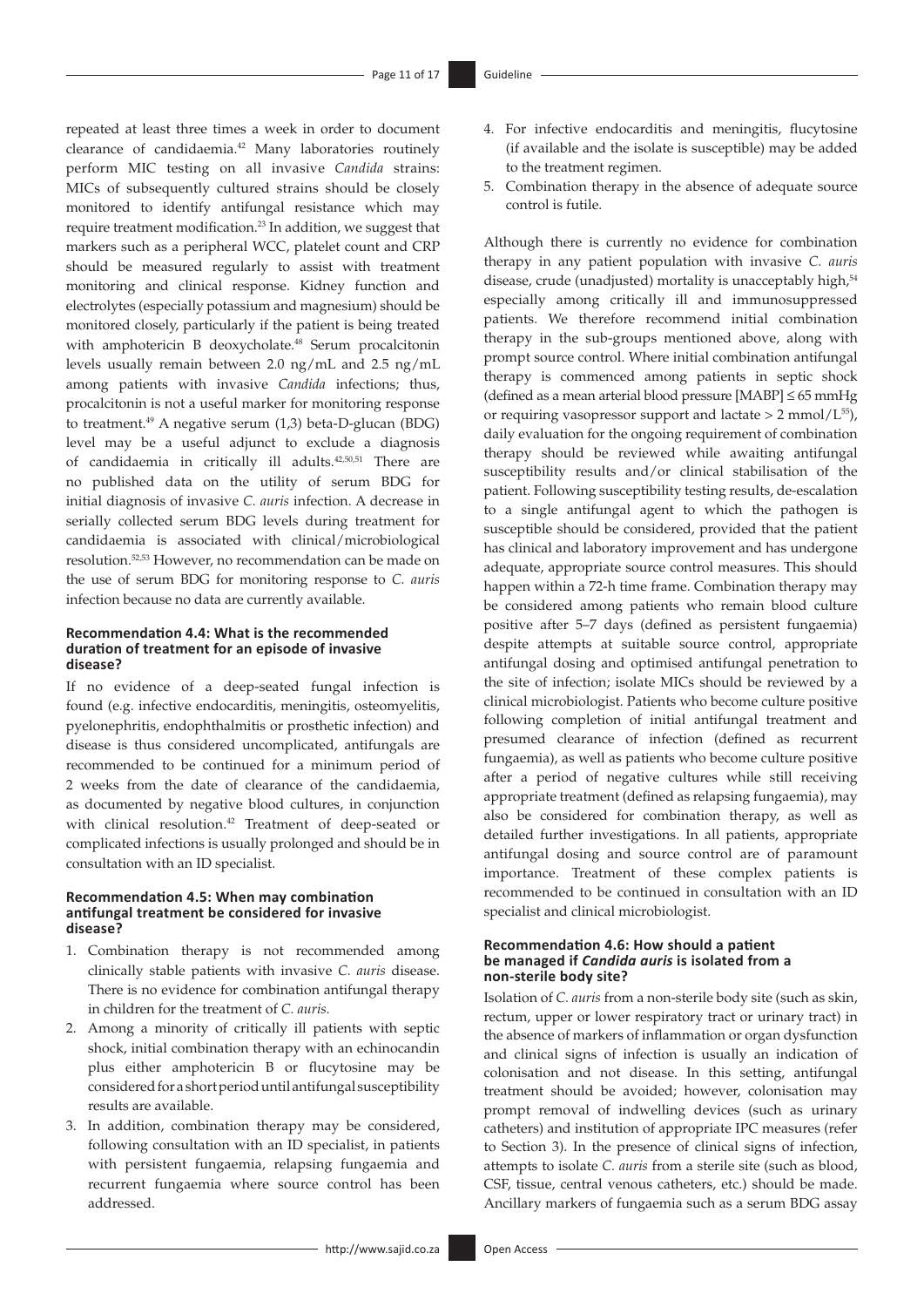may be useful to exclude cases of candidaemia (this assay has excellent negative predictive value [NPV] among critically ill adults)[.42,](#page-14-40)[50](#page-15-1)

## **Section 5: Antifungal stewardship**

#### **Recommendation 5.1: When is antifungal prophylaxis indicated for critically ill patients and which agent should be used?**

- 1. Prophylaxis should be considered for the following highrisk patient groups:
	- a. Surgical patients:
		- i. presenting with anastomotic leakage after abdominal surgery
		- ii. re-operation of the digestive tract during the same hospitalisation
	- b. Neonates:
		- i. extremely low birth weight (ELBW) infants (body weight [BW] < 1000 g) in neonatal units with a baseline rate of invasive candidiasis of  $5\% - 10\%$
- 2. Depending on local epidemiology and patient population, fluconazole, echinocandin or amphotericin B may be considered. Fluconazole prophylaxis should be avoided in settings with *C. auris* or azole-resistant *C. parapsilosis*.
- 3. The optimal duration of prophylaxis is not known.

<span id="page-11-3"></span><span id="page-11-2"></span><span id="page-11-0"></span>Antifungal prophylaxis among non-neutropenic critically ill patients remains controversial, including among surgical patients with severe acute pancreatitis.<sup>56,[57](#page-15-8)</sup> While fluconazole prophylaxis may reduce the incidence of invasive candidiasis in critically ill adults and neonates, emergence of resistance in *Candida* species other than *C. albicans* is a concern with universal prophylaxis in this high-risk population. Previous exposure to antifungals is associated with a shift in *Candida* species distribution and an upward antifungal MIC 'creep'[.58](#page-15-9) In addition, the threat of emergence of cross-resistance to both triazoles and echinocandins exists, as described in *Candida glabrata*, a species which notoriously sequentially acquires and expresses multiple resistance genes.[59](#page-15-10) The dominance of triazole-resistant *C. parapsilosis* causing bloodstream infections in South Africa was recently confirmed, particularly in ICU patients in the private sector.[18](#page-14-16) Overuse of triazoles for prophylaxis and treatment of candidaemia and other fungal infections may have led to the emergence and subsequent nosocomial transmission of these triazole-resistant strains. Similar factors may apply to *C. auris* in South Africa.<sup>[9](#page-14-7)</sup> The epidemiology of candidaemia in South Africa is unusual: *C. albicans* and *C. parapsilosis* dominate in the public and private sectors, respectively[.18](#page-14-16) Multidisciplinary AFS teams should choose prophylactic agents based on local surveillance data. The recommended antifungal options and doses for prophylaxis in adults and children are summarised in Table 9.<sup>42,[60](#page-15-11)</sup> However, the optimal duration of prophylactic treatment is not known.<sup>61</sup>

**TABLE 9:** Recommended antifungal agents and doses for prophylaxis among adults and children.

| Patient group           | Antifungal agent            | Loading dose      | Daily maintenance dose                     |
|-------------------------|-----------------------------|-------------------|--------------------------------------------|
| <b>Adults</b>           | <b>Fluconazole</b>          | 800 mg (12 mg/kg) | 400 mg (6 mg/kg)                           |
|                         | Amphotericin B              |                   | $0.5$ mg/kg-1 mg/kg                        |
|                         | Caspofungin                 | 70 mg             | 50 mg                                      |
|                         | Micafungin                  |                   | $100$ mg                                   |
|                         | Anidulafungin               | $200$ mg          | $100$ mg                                   |
| Neonates                | Fluconazole                 |                   |                                            |
|                         | GA< 30 weeks or<br>< 1000 g |                   | $3 mg/kg - 6 mg/kg/dose$<br>twice a week   |
|                         | GA 30-40 weeks              |                   | 6 mg/kg/dose 48 hourly                     |
| Infants and             | Fluconazole                 | $\overline{a}$    | 6 mg/kg/day                                |
| children $> 1$<br>month | Amphotericin B <sup>+</sup> | $\overline{a}$    | 1 mg/kg/24 h D1-7<br>1 mg/kg/48 h after D7 |

GA, gestational age.

†, Amphotericin B is recommended only in very rare instances;

#### **Recommendation 5.2: How can patients be identified for early antifungal treatment?**

There is insufficient evidence to make a firm recommendation on the optimal strategy to identify patients who may benefit from early antifungal treatment.

<span id="page-11-7"></span><span id="page-11-6"></span><span id="page-11-1"></span>From a clinical point of view, early diagnosis and treatment of invasive candidiasis is the key to reduction in mortality. To minimise the negative impact of this infection, several management strategies had previously been described: antifungal prophylaxis, empirical therapy, pre-emptive therapy and directed culture-based treatment. However, both universal antifungal prophylaxis and empirical therapy (based on the persistence of fever non-responsive to antibacterial agents and a combination of risk factors) may overexpose the patients to antifungal treatment, potentially increasing antifungal resistance[.62](#page-15-13) Notably, up to 70% of critically ill patients receive systemic antifungal therapy although they have no documented invasive fungal infection, $63$  suggesting a need for alternative strategies. With the use of biomarkers such as the serum BDG assay and to simplify auditing of AFS process measures, the concepts of pre-emptive or empirical therapy should be substituted by 'early' antifungal treatment. Identifying patients at risk for invasive candidiasis includes recognition of a combination of risk factors. The *Candida* score was developed for critically ill non-neutropenic adults in Spanish intensive care units (ICUs) and is calculated by adding the following scores for each risk factor that is present: 1 (total parenteral nutrition), 1 (surgery), 1 (multifocal *Candida* species colonisation) and 2 (severe sepsis).<sup>64</sup> Such predictive scores can help distinguish *Candida* colonisation and invasive candidiasis in ICUs, permit selection of high-risk patients who may benefit from early antifungal therapy and can also be used by AFS teams.<sup>[65](#page-15-16)</sup> However, given the low positive predictive values (PPVs) of such scores, many prescribed antifungal regimens have been shown to be unnecessary.<sup>66</sup> In contrast, predictive scores have far better NPVs.<sup>[67](#page-15-18)</sup>

<span id="page-11-11"></span><span id="page-11-10"></span><span id="page-11-9"></span><span id="page-11-8"></span><span id="page-11-5"></span><span id="page-11-4"></span>Studies using non-culture-based assays, particularly serum BDG, together with a *Candida* score, have aided in establishing whether initiation of antifungal therapy in at-risk patients followed by close follow-up and discontinuation of antifungal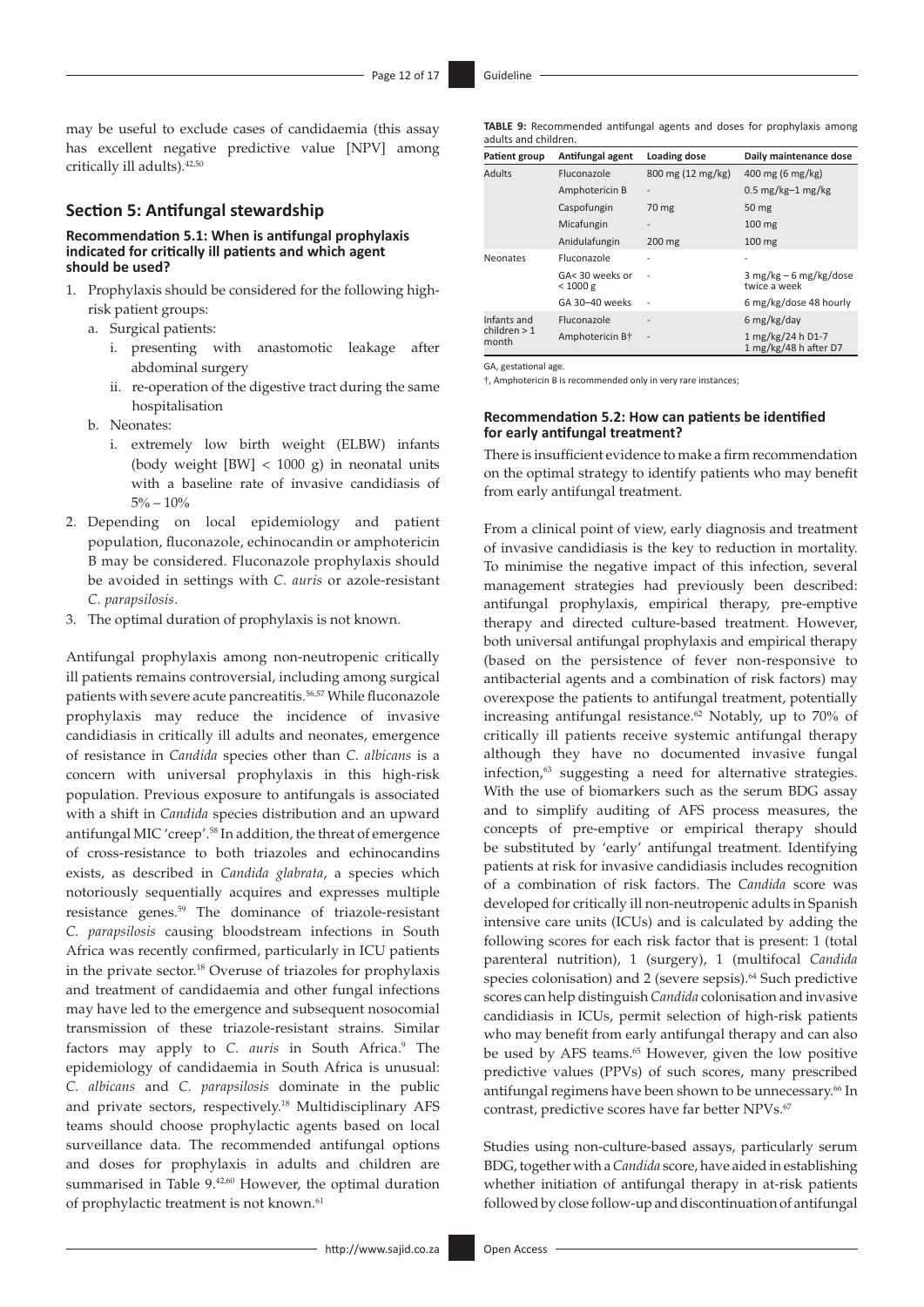<span id="page-12-3"></span><span id="page-12-2"></span><span id="page-12-1"></span>therapy when invasive candidiasis is excluded has an impact on the outcomes of ICU patients. Combining BDG and the *Candida* score improves the sensitivity and NPV compared with either serum BDG or the *Candida* score alone.<sup>63</sup> Using this approach, antifungal therapy was safely avoided in 73% of treatment-eligible ICU patients and treatment duration was shortened in another 20% of patients.<sup>68</sup> In another cohort, early discontinuation of antifungal therapy (initiated in high-risk ICU patients following a positive *Candida* score ≥ 3) based on two consecutive negative serum BDG tests appeared to be a reasonable AFS strategy such that the combined assay is potentially usable and safe for the therapeutic decisionmaking process and discontinuing of early antifungal therapy.[69](#page-15-20) Similar outcomes were observed in a biomarkerbased strategy using an algorithm involving serum BDG, mannan and anti-mannan assays.[70](#page-15-21) A recent study also aimed to assess the combined performance of serum BDG and procalcitonin to differentiate between invasive candidiasis and bacteraemia[.71](#page-15-22) When both markers indicated invasive candidiasis (BDG  $\geq$  80 pg/mL and procalcitonin < 2 ng/mL), they had a higher PPV (96%) compared to 79% and 66% for BDG or procalcitonin alone, respectively. When both markers indicated bacteraemia (BDG < 80 pg/mL and procalcitonin  $\geq$  2 ng/mL), the NPV for invasive candidiasis was similar to that of BDG used alone (95% vs. 93%). The combined use of procalcitonin (PCT) and β-D-glucan (BDG) could therefore be helpful in the diagnostic workflow for critically ill patients with suspected candidaemia. The data suggest that the concurrent use of the *Candida* score, BDG and other biomarkers may improve diagnostic stewardship in ICU patients at risk for *Candida* sepsis, but additional investigations are needed and their use as AFS tools remains to be established. In addition, the negative BDG cut-off < 80 pg/mL for *C. auris* and *Candida* species other than *C. albicans* in South Africa needs to be confirmed.

#### **Recommendation 5.3: Which antifungal stewardship interventions should be considered in acute healthcare settings and how should these be implemented?**

- 1. Implementation of AFS is recommended for all South African acute-care hospitals.
- 2. Multidisciplinary teams involving the necessary expertise should develop, implement and monitor AFS interventions.
- 3. Prospective audit and feedback is the recommended choice for the approach to AFS in South Africa, although other options may be considered in settings with limited resources. Targeted antifungal process measures should be audited as an AFS bundle.
- 4. AFS programmes are safe, irrespective of whether restrictive, structural and persuasive interventions are implemented alone or in combination.

No specific AFS programmes focusing on *C. auris* have yet been designed, but it is likely that an environment with high and inappropriate antifungal utilisation will favour the emergence of multidrug-resistant fungi. Changes in the distribution of *Candida* species may have impact on treatment <span id="page-12-4"></span><span id="page-12-0"></span>recommendations because of differences in susceptibility to antifungal agents among species, but previous exposure to antifungal agents has likely contributed to this shift in species distribution.<sup>62</sup> Inappropriate use, as opposed to overuse, also needs to be considered. This was highlighted in a bedside audit of antifungal use in patients admitted to a general hospital, where 57% of the prescriptions were found to be sub-optimal.[72](#page-15-23) Reasons for inappropriate use included inappropriate choice, dosing, de-escalation and duration of treatment. While an overall reduction in antifungal consumption is necessary, using the correct agent at the correct dose for the correct duration is also important. In support of this, a 3-year comprehensive AFS programme not only resulted in improved overall utilisation but also a significant decrease in fluconazole consumption (from 242 to 117 defined daily doses [DDDs] per 1000 patient-days) which was associated with a significant reduction in the incidence of *C. glabrata* and *C. krusei*. [61,](#page-15-12)[73](#page-15-24) Therefore, to reduce overall consumption, enhance appropriate use of antifungal therapy and improve patient outcomes while minimising the risk of emergence of resistance, the implementation of an AFS programme is recommended in all South African hospitals.

<span id="page-12-7"></span><span id="page-12-6"></span><span id="page-12-5"></span>Multidisciplinary teams encompassing the necessary expertise (in pharmacy, clinical microbiology, infectious diseases, internal medicine, surgery, paediatrics and anaesthetics) are an international recommendation for AFS.[74](#page-15-25),[75](#page-15-26) Given the lack of ID human resources in most South African hospitals, utilising existing multidisciplinary resources in a collaborative manner may enable an AFS programme to be embedded in routine practice.

Depending on resources, circumstances and the health sector in South Africa, restrictive stewardship interventions (such as formulary restriction, prior authorisation, therapeutic substitutions and automatic stop orders), structural interventions (such as changing from paper to computerised records, rapid laboratory testing, therapeutic drug monitoring, computerised decision support systems and the introduction of quality monitoring mechanisms), persuasive strategies (such as distribution of educational materials, educational meetings and outreach visits, local consensus processes, reminders provided verbally, on paper or on computer) and prospective audit, intervention and feedback should be considered.[76](#page-15-27) However, prospective audit, intervention and feedback has been shown to be a very effective and safe antibiotic stewardship strategy in South African hospitals, particularly in settings without ID specialists.[74](#page-15-25) Potential multi-component AFS process and outcome measures for clinician, pharmacist and/or ICU nurse audits are proposed in Table 10.

<span id="page-12-8"></span>Antifungal stewardship process measures (Table 10) should preferably be audited as an 'AFS bundle', which is defined as a small set of evidence-based interventions for a defined patient population and care setting. In contrast to check lists, adherence to bundle components is measured using an allor-nothing measurement, with a goal of ≥ 95%. As mentioned, the first step in the development and implementation of AFS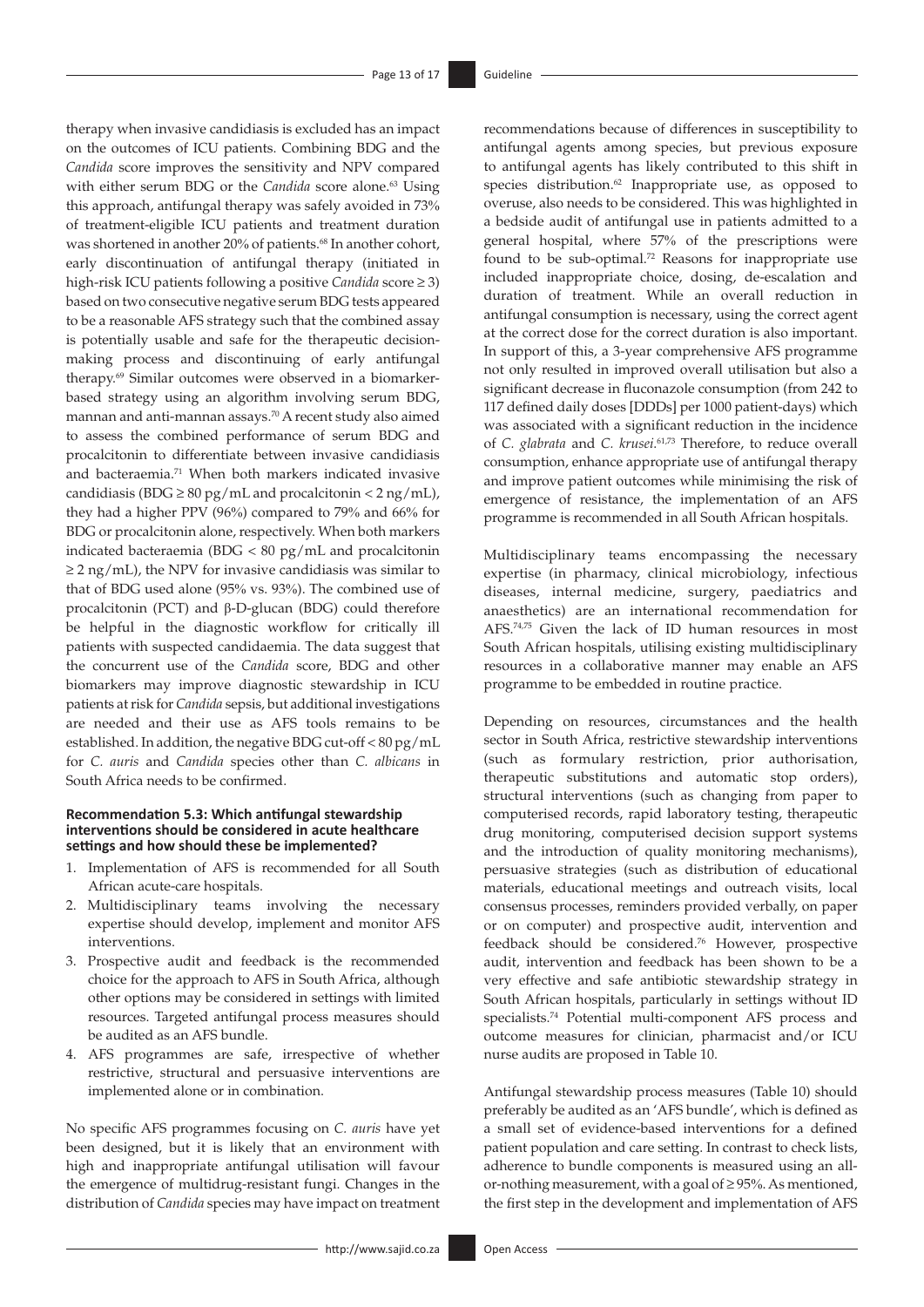|  | TABLE 10: Multi-component antifungal stewardship targets and corresponding recommended process or outcome measures. |
|--|---------------------------------------------------------------------------------------------------------------------|
|--|---------------------------------------------------------------------------------------------------------------------|

| <b>Target</b>                                             | Recommended process measures                                                                                                                                                                                                                                            | <b>Recommended outcome</b><br>measures (per unit)                                                                        |
|-----------------------------------------------------------|-------------------------------------------------------------------------------------------------------------------------------------------------------------------------------------------------------------------------------------------------------------------------|--------------------------------------------------------------------------------------------------------------------------|
| Accountable justification                                 | • Did the clinician provide free-text justification for prescribing an antifungal agent (i.e. prophylaxis<br>vs. 'early' AF therapy)?<br>• If for prophylaxis, was the antifungal agent prescribed according to consensus evidence-based indications?                   |                                                                                                                          |
| Diagnostic stewardship                                    | • Was 'early' antifungal therapy based on risk factors?<br>· If based on risk factors, was a predictive score calculated?<br>• Were blood specimens for BDG and PCT levels obtained?<br>• Were blood cultures submitted?                                                |                                                                                                                          |
| 'Early' initial antifungal<br>choice and dose             | • Was the chosen antifungal agent consistent with guidelines?<br>• Was the dose prescribed compliant with guidelines?<br>• Where applicable, was a loading dose prescribed?<br>• Was the dose adjusted according to body weight, liver and renal function?              |                                                                                                                          |
| Time from prescription to<br>administration ('hang-time') | • Was the antifungal agent administered within 1 h?                                                                                                                                                                                                                     |                                                                                                                          |
| Post-prescription review<br>$(48 - 72 h)$                 | • Was antifungal therapy discontinued in patients pending clinical condition and biomarker results<br>(e.g. serum BDG, PCT)?<br>• If blood cultures became positive, was antifungal therapy de-escalated to a narrow-spectrum agent,<br>pending susceptibility results? |                                                                                                                          |
| Source control                                            | • In case of a positive blood culture, were existing CVCs removed within 24 h of diagnosis?                                                                                                                                                                             |                                                                                                                          |
| Duration of therapy for sepsis                            | • Was an antifungal agent prescribed for a total duration of 14 days after first negative blood culture?                                                                                                                                                                |                                                                                                                          |
| Length of stay                                            |                                                                                                                                                                                                                                                                         | • ICU stay<br>• Candidaemia-related stav                                                                                 |
| Mortality                                                 |                                                                                                                                                                                                                                                                         | • 30-day crude mortality<br>• Candidaemia-related mortality                                                              |
| Longitudinal ecological impact                            | $\overline{a}$                                                                                                                                                                                                                                                          | • Antifungal susceptibility profile<br>• Species distribution                                                            |
| Antifungal consumption                                    |                                                                                                                                                                                                                                                                         | • Overall antifungal consumption<br>• Echinocandin consumption<br>• Triazole consumption<br>• Amphotericin B consumption |

BDG, (1,3)-β-D-glucan; PCT, procalcitonin; CVC, central venous catheter; ICU, intensive care unit: MDR, multi-drug resistant.

is to build a multidisciplinary team.[74](#page-15-25)[,75](#page-15-26) Using AFS bundles and all-or-nothing measurement may change the way care is provided for at-risk patients in important ways because bundles not only facilitate but also promote awareness that the entire care team must work together in a system designed for reliability.

<span id="page-13-0"></span>The beneficial impact of 'bundles' on clinical outcomes in patients with invasive candidiasis was confirmed for the first time recently.[77](#page-15-28) The composite adherence to nine measures (all-or-nothing) was only 6.9% in a Japanese study, but there was a significant difference in clinical success between patients with and without adherence (92.9% vs. 75.8%). When step-down oral therapy was excluded from the measures, adherence to the bundles was shown to be an independent predictor of clinical success (odds ratio [OR] 4.42, 95% confidence interval [CI] 2.05–9.52) and mortality (OR 0.27, 95% CI 0.13–0.57). Notably in none of the studies in Appendix 1, Table 1-A1, where the impact of various AFS interventions for invasive candidiasis in a variety of settings including non-academic hospitals has been summarised, were patient outcome measures negatively affected. This included length of stay, re-admissions, length of hospitalisation, time until clearance of candidaemia, persistent candidaemia, recurrent candidaemia, triazole-resistant *Candida* species other than *C. albicans* and mortality compared to the preimplementation phase.

## **Acknowledgement**

## **Competing interests**

All members of the guideline development group completed an International Committee of Medical Journal Editors

<http://www.sajid.co.za> Open Access

(ICMJE) conflicts of interest form. Over the past 36 months, Adrian Brink served on speakers' bureaus for Merck, Sharp & Dohm (MSD) South Africa and Pfizer. Warren Lowman received speaker fees from MSD South Africa, Pfizer and Astellas. Charlotte Sriruttan received a travel grant from MSD South Africa. For all other authors, no conflicts of interest were declared.

## **Author contributions**

N.P.G. chaired the guideline committee and led this work. All other authors contributed equally to this work.

## **Funding information**

A face-to-face meeting of the guideline development group on 06 July 2017 was supported by MSD South Africa Pty (Ltd) through a grant provided to the South African Society for Clinical Microbiology. MSD also supported publication of this guideline through a grant to the Federation of Infectious Diseases Societies of Southern Africa. MSD had no role in developing these recommendations.

## **Data availability statement**

Data sharing is not applicable to this article as no new data were created or analysed in this study**.**

## **Disclaimer**

The views and opinions expressed in this article are those of the authors and do not necessarily reflect the official policy or position of any affiliated agency of the authors.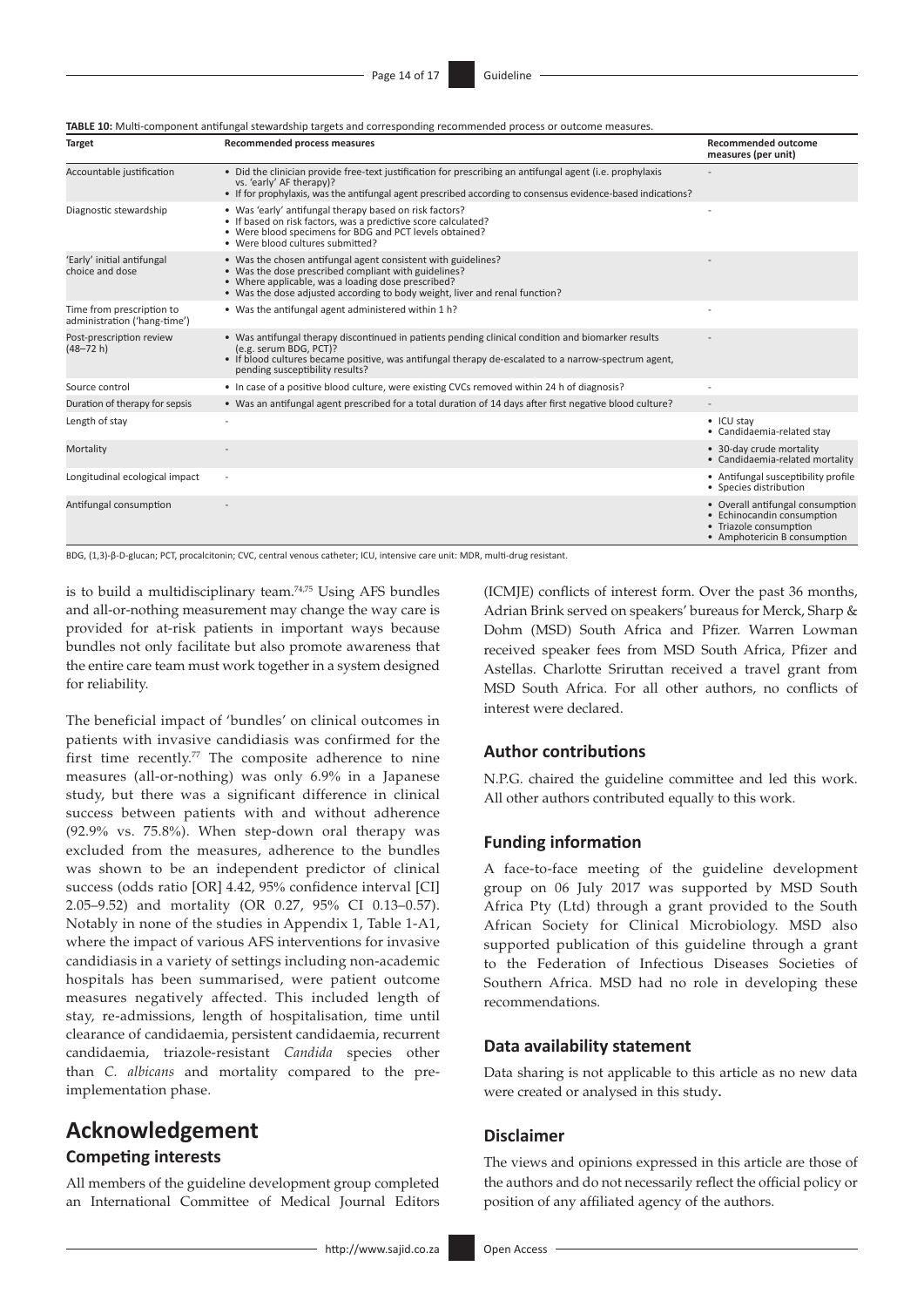## **References**

- [1.](#page-0-0) Satoh K, Makimura K, Hasumi Y, Nishiyama Y, Uchida K, Yamaguchi H. Candida<br>auris sp. nov., a novel ascomycetous yeast isolated from the external ear canal<br>of an inpatient in a Japanese hospital. Microbiol Immunol. 2009; <https://doi.org/10.1111/j.1348-0421.2008.00083.x>
- <span id="page-14-0"></span>[2.](#page-0-1) Lee WG, Shin JH, Uh Y, et al. First three reported cases of nosocomial fungemia caused by *Candida auris*. J Clin Microbiol. 2011;49(9):3139–3142. [https://doi.](https://doi.org/10.1128/JCM.00319-11) [org/10.1128/JCM.00319-11](https://doi.org/10.1128/JCM.00319-11)
- <span id="page-14-1"></span>[3.](#page-0-2) Jeffery-Smith A, Taori SK, Schelenz S, et al. *Candida auris*: A review of the literature. Clin Microbiol Rev. 2018;31(1):pii: e00029-17. [https://doi.org/10.1128/](https://doi.org/10.1128/CMR.00029-17) [CMR.00029-17](https://doi.org/10.1128/CMR.00029-17)
- <span id="page-14-2"></span>[4.](#page-0-3) Heath CH, Dyer JR, Pang S, Coombs GW, Gardam DJ. *Candida auris* sternal osteomyelitis in a man from Kenya visiting Australia, 2015. Emerg Infect Dis. 2019;25(1):192–194. <https://doi.org/10.3201/eid2501.181321>
- <span id="page-14-3"></span>[5.](#page-0-4) Chowdhary A, Prakash A, Sharma C, et al. A multicentre study of antifungal susceptibility patterns among 350 *Candida auris* isolates (2009–17) in India: Role<br>of the ERG11 and FKS1 genes in azole and echinocandin resistance. J Antimicrob<br>Chemother. 2018;73(4):891–899. https://doi.org/10.1093/jac/
- <span id="page-14-4"></span>[6.](#page-0-5) Chowdhary A, Sharma C, Duggal S, et al. New clonal strain of *Candida auris*, Delhi, India. Emerg Infect Dis. 2013;19(10):1670–1673. [https://doi.org/10.3201/](https://doi.org/10.3201/eid1910.130393) [eid1910.130393](https://doi.org/10.3201/eid1910.130393)
- <span id="page-14-5"></span>[7.](#page-0-6) Govender NP, Magobo RE, Mpembe R, et al. *Candida auris* in South Africa, 2012–2016. Emerg Infect Dis. 2018;24(11):2036–40. [https://doi.org/10.3201/](https://doi.org/10.3201/eid2411.180368) [eid2411.180368](https://doi.org/10.3201/eid2411.180368)
- <span id="page-14-6"></span>[8.](#page-0-7) Escandon P, Chow NA, Caceres DH, et al. Molecular epidemiology of *Candida auris* in Colombia reveals a highly-related, country-wide colonization with regional patterns in Amphotericin B resistance. Clin Infect Dis. 2019;68(1):15–21.
- <span id="page-14-7"></span>[9.](#page-0-8) Van Schalkwyk E, Mpembe RS, Thomas J, et al. Epidemiologic Shift in Candidemia<br>Driven by Candida auris, South Africa, 2016–2017. Emerg Infect Dis. 2019;<br>25(9):1698–1707. <https://doi.org/10.3201/eid2509.190040>
- <span id="page-14-8"></span>[10.](#page-0-9) Lockhart SR, Etienne KA, Vallabhaneni S, et al. Simultaneous emergence of multidrug-resistant *Candida auris* on 3 continents confirmed by whole-genome sequencing and epidemiological analyses. Clin Infect Dis. 2017;64(2):134–140. <https://doi.org/10.1093/cid/ciw691>
- <span id="page-14-9"></span>[11.](#page-0-10) Larkin E, Hager C, Chandra J, et al. The emerging pathogen *Candida auris*: Growth phenotype, virulence factors, activity of antifungals, and effect of SCY-078, a novel<br>glucan synthesis inhibitor, on growth morphology and biofilm formation.<br>Antimicrob Agents Chemother. 2017;61(5):pi Antimicrob Agents Ch<br>[10.1128/AAC.02396-16](https://doi.org/10.1128/AAC.02396-16)
- <span id="page-14-10"></span>[12.](#page-0-11) Oh BJ, Shin JH, Kim MN, et al. Biofilm formation and genotyping of Candida<br>haemulonii, Candida pseudohaemulonii, and a proposed new species (Candida<br>auris) isolates from Korea. Med Mycol. 2011;49(1):98–102. https://doi [09/13693786.2010.493563](https://doi.org/10.3109/13693786.2010.493563)
- <span id="page-14-11"></span>[13.](#page-0-12) Sherry L, Ramage G, Kean R, et al. Biofilm-forming capability of highly virulent, multidrug-resistant *Candida auris*. Emerg Infect Dis. 2017;23(2):328–331. [https://](https://doi.org/10.3201/eid2302.161320) [doi.org/10.3201/eid2302.161320](https://doi.org/10.3201/eid2302.161320)
- <span id="page-14-12"></span>[14.](#page-1-0) Welsh RM, Bentz ML, Shams A, et al. Survival, persistence, and isolation of the<br>energing multidrug-resistant pathogenic yeast Candida auris on a plastic health<br>care surface. J Clin Microbiol. 2017;55(10):2996–3005. htt [JCM.00921-17](https://doi.org/10.1128/JCM.00921-17)
- <span id="page-14-13"></span>[15.](#page-1-1) Eyre DW, Sheppard AE, Madder H, et al. A *Candida auris* outbreak and its control in an intensive care setting. N Engl J Med. 2018;379(14):1322–1331. [https://doi.](https://doi.org/10.1056/NEJMoa1714373) [org/10.1056/NEJMoa1714373](https://doi.org/10.1056/NEJMoa1714373)
- <span id="page-14-14"></span>[16.](#page-1-2) Abdolrasouli A, Armstrong-James D, Ryan L, Schelenz S. In vitro efficacy of disinfectants utilised for skin decolonisation and environmental decontamination during a hospital outbreak with Candida auris. Mycoses. 2017; <https://doi.org/10.1111/myc.12699>
- <span id="page-14-15"></span>[17.](#page-1-3) Cadnum JL, Shaikh AA, Piedrahita CT, et al. Effectiveness of disinfectants against *Candida auris* and other Candida species. Infect Control Hosp Epidemiol. 2017;38(10):1240–1243.<https://doi.org/10.1017/ice.2017.162>
- <span id="page-14-16"></span>[18.](#page-1-4) Govender NP, Patel J, Magobo RE, et al. Emergence of azole-resistant Candida<br>parapsilosis causing bloodstream infection: Results from laboratory-based<br>sentinel surveillance in South Africa. J Antimicrob Chemother. 2016 2004.<https://doi.org/10.1093/jac/dkw091>
- <span id="page-14-17"></span>[19.](#page-1-5) Mizusawa M, Miller H, Green R, et al. Can multidrug-resistant *Candida auris* be reliably identified in clinical microbiology laboratories? J Clin Microbiol. 2017;55(2):638–640. <https://doi.org/10.1128/JCM.02202-16>
- <span id="page-14-18"></span>[20.](#page-1-6) Lockhart SR, Jackson BR, Vallabhaneni S, Ostrosky-Zeichner L, Pappas PG, Chiller T.<br>Thinking beyond the common Candida species: Need for species-level<br>identification of Candida due to the emergence of multidrug-resista *auris*. J Clin Microbiol. 2017;55(12):3324–3327.
- <span id="page-14-19"></span>[21.](#page-1-7) Kordalewska M, Lee A, Park S, et al. Understanding echinocandin resistance in the emerging pathogen *Candida auris*. Antimicrob Agents Chemother. 2018;62(6):pii: e00238-18. <https://doi.org/10.1128/AAC.00238-18>
- <span id="page-14-20"></span>[22.](#page-1-8) Arendrup MC, Prakash A, Meletiadis J, Sharma C, Chowdhary A. Comparison of EUCAST and CLSI reference microdilution MICs of eight antifungal compounds for *Candida auris* and associated tentative epidemiological cutoff values. Antimicrob Agents Chemother. 2017;61(6):pii: e00485-17. [https://doi.org/10.1128/AAC.](https://doi.org/10.1128/AAC.00485-17) [00485-17](https://doi.org/10.1128/AAC.00485-17)
- <span id="page-14-21"></span>[23.](#page-1-9) Tsay S, Kallen A, Jackson BR, Chiller TM, Vallabhaneni S. Approach to the investigation and management of patients with Candida auris, an emerging multidrug-resistant yeast. Clin Infect Dis. 2018;66(2):306–311. https:/
- <span id="page-14-22"></span>[24.](#page-3-0) Spivak ES, Hanson KE. *Candida auris*: An emerging fungal pathogen. J Clin Microbiol. 2018;56(2):pii: e01588-17. <https://doi.org/10.1128/JCM.01588-17>
- <span id="page-14-23"></span>[25.](#page-3-1) Chow NA, Gade L, Tsay SV, et al. Multiple introductions and subsequent transmission of multidrug-resistant Candida auris in the USA: A molecular epidemiological survey. Lancet Infect Dis. 2018;18(12):1377–1384. https:/
- <span id="page-14-24"></span>[26.](#page-3-2) Kordalewska M, Zhao Y, Lockhart SR, Chowdhary A, Berrio I, Perlin DS. Rapid and accurate molecular identification of the emerging multidrug-resistant pathogen *Candida auris*. J Clin Microbiol. 2017;55(8):2445–2452. [https://doi.org/10.1128/](https://doi.org/10.1128/JCM.00630-17) [JCM.00630-17](https://doi.org/10.1128/JCM.00630-17)
- <span id="page-14-25"></span>[27.](#page-3-3) Centers for Disease control and Prevention. Tracking *Candida auris* CDC 2018. [cited 2018 Jul 17]. Available from: [https://www.cdc.gov/fungal/candida-auris/](https://www.cdc.gov/fungal/candida-auris/tracking-c-auris.html) [tracking-c-auris.html.](https://www.cdc.gov/fungal/candida-auris/tracking-c-auris.html)
- <span id="page-14-26"></span>[28.](#page-3-4) Kumar A, Zarychanski R, Pisipati A, Kumar A, Kethireddy S, Bow E. Fungicidal versus<br>fungistatic therapy of invasive Candida infection in non-neutropenic adults: A<br>meta-analysis. Mycology. 2018;9(2):116–128. https://doi [2017.1421592](https://doi.org/10.1080/21501203.2017.1421592)
- <span id="page-14-27"></span>[29.](#page-4-0) Chowdhary A, Anil Kumar V, Sharma C, et al. Multidrug-resistant endemic clonal strain of *Candida auris* in India. Eur J Clin Microbiol Infect Dis. 2014;33(6):919–926. <https://doi.org/10.1007/s10096-013-2027-1>
- <span id="page-14-28"></span>[30.](#page-4-1) Kohlenberg A, Struelens MJ, Monnet DL, Plachouras D, The *Candida Auris* Survey Collaborative Group. *Candida auris*: Epidemiological situation, laboratory capacity and preparedness in European Union and European Economic Area countries, 2013 to 2017. Euro Surveill. 2018;23(13):pii=18-00136. [https://doi.org/10.2807/](https://doi.org/10.2807/1560-7917.ES.2018.23.13.18-00136) [1560-7917.ES.2018.23.13.18-00136](https://doi.org/10.2807/1560-7917.ES.2018.23.13.18-00136)
- <span id="page-14-29"></span>[31.](#page-5-0) National Department of Health. Guidelines for the prevention & containment of antimicrobial resistance in South African hospitals. National Department of Health, editor. Pretoria: Department of Health; 2018.
- <span id="page-14-30"></span>[32.](#page-5-1) Todd B. Clinical alert: *Candida auris*. Am J Nurs. 2017;117(4):53–55. [https://doi.](https://doi.org/10.1097/01.NAJ.0000515233.51795.b3) [org/10.1097/01.NAJ.0000515233.51795.b3](https://doi.org/10.1097/01.NAJ.0000515233.51795.b3)
- <span id="page-14-31"></span>[33.](#page-5-2) Schelenz S, Hagen F, Rhodes JL, et al. First hospital outbreak of the globally emerging *Candida auris* in a European hospital. Antimicrob Resist Infect Control. 2016;5:35.<https://doi.org/10.1186/s13756-016-0132-5>
- <span id="page-14-32"></span>[34.](#page-6-0) Moore G, Schelenz S, Borman AM, Johnson EM, Brown CS. Yeasticidal activity of chemical disinfectants and antiseptics against *Candida auris*. J Hosp Infect. 2017;97(4):371–375.<https://doi.org/10.1016/j.jhin.2017.08.019>
- <span id="page-14-33"></span>[35.](#page-6-1) National Department of Health. Antimicrobial resistance national strategy Framework 2014–2024. Pretoria: Department of Health Republic of South Africa; 2014.
- <span id="page-14-34"></span>[36.](#page-7-0) Ruiz-Gaitan A, Moret AM, Tasias-Pitarch M, et al. An outbreak due to Candida<br>auris with prolonged colonization and candidemia in a tertiary care European<br>hospital. Mycoses. 2018;61(7):498–505. https://doi.org/10.1111/m
- <span id="page-14-35"></span>[37.](#page-7-1) Ku TSN, Walraven CJ, Lee SA. *Candida auris*: Disinfectants and implications for infection control. Front Microbiol. 2018;9:726. [https://doi.org/10.3389/fmicb.](https://doi.org/10.3389/fmicb.2018.00726) [2018.00726](https://doi.org/10.3389/fmicb.2018.00726)
- <span id="page-14-36"></span>[38.](#page-7-2) Piedrahita CT, Cadnum JL, Jencson AL, Shaikh AA, Ghannoum MA, Donskey CJ.<br>Environmental surfaces in healthcare facilities are a potential source for<br>transmission of Candida auris and other Candida species. Infect Contr Epidemiol. 2017;38(9):1107–1109. <https://doi.org/10.1017/ice.2017.127>
- <span id="page-14-37"></span>[39.](#page-7-3) Biswal M, Rudramurthy SM, Jain N, et al. Controlling a possible outbreak of *Candida auris* infection: Lessons learnt from multiple interventions. J Hosp Infect. 2017;97(4):363–370.<https://doi.org/10.1016/j.jhin.2017.09.009>
- <span id="page-14-38"></span>[40.](#page-8-0) Cadnum JL, Shaikh AA, Piedrahita CT, et al. Relative resistance of the emerging fungal pathogen *Candida auris* and other Candida species to killing by ultraviolet light. Infect Control Hosp Epidemiol. 2018;39(1):94–96. [https://doi.org/10.1017/](https://doi.org/10.1017/ice.2017.239) [ice.2017.239](https://doi.org/10.1017/ice.2017.239)
- <span id="page-14-39"></span>[41.](#page-8-1) Garey KW, Rege M, Pai MP, et al. Time to initiation of fluconazole therapy impacts mortality in patients with candidemia: A multi-institutional study. Clin Infect Dis. 2006;43(1):25–31.<https://doi.org/10.1086/504810>
- <span id="page-14-40"></span>[42.](#page-8-2) Pappas PG, Kauffman CA, Andes DR, et al. Clinical practice guideline for the<br>management of Candidiasis: 2016 update by the infectious diseases Society of<br>America. Clin Infect Dis. 2016;62(4):e1–50. https://doi.org/10.1
- <span id="page-14-41"></span>[43.](#page-8-3) Cornely OA, Bassetti M, Calandra T, et al. ESCMID\* guideline for the diagnosis and management of Candida diseases 2012: Non-neutropenic adult patients. Clin Microbiol Infect. 2012;18(Suppl 7):19–37. [https://doi.org/10.1111/1469-](https://doi.org/10.1111/1469-0691.12039) [0691.12039](https://doi.org/10.1111/1469-0691.12039)
- <span id="page-14-42"></span>[44.](#page-8-4) Falagas ME, Karageorgopoulos DE, Tansarli GS. Continuous versus conventional infusion of amphotericin B deoxycholate: A meta-analysis. PLoS One. 2013;8(10):e77075. <https://doi.org/10.1371/journal.pone.0077075>
- <span id="page-14-43"></span>[45.](#page-8-5) Hope WW, Castagnola E, Groll AH, et al. ESCMID\* guideline for the diagnosis and management of Candida diseases 2012: Prevention and management of invasive infections in neonates and children caused by Candida spp. Clin Microbiol Infect. 2012;18(Suppl 7):38–52.<https://doi.org/10.1111/1469-0691.12040>
- <span id="page-14-44"></span>[46.](#page-9-0) Vallabhaneni S, Kallen A, Tsay S, et al. Investigation of the first seven reported cases of Candida auris, a globally emerging invasive, multidrug-resistant fungus-<br>United States, May 2013-August 2016. Am J Transplant.
- <span id="page-14-45"></span>[47.](#page-9-1) Ntusi N, Aubin L, Oliver S, Whitelaw A, Mendelson M. Guideline for the optimal use of blood cultures. S Afr Med J. 2010;100(12):839–843. [https://doi.org/10.7196/](https://doi.org/10.7196/SAMJ.4217) [SAMJ.4217](https://doi.org/10.7196/SAMJ.4217)
- <span id="page-14-46"></span>[48.](#page-10-0) Molloy SF, Kanyama C, Heyderman RS, et al. Antifungal combinations for treatment of cryptococcal meningitis in Africa. N Engl J Med. 2018;378(11):1004–1017. <https://doi.org/10.1056/NEJMoa1710922>
- <span id="page-14-47"></span>[49.](#page-10-1) Raineri SM, Cortegiani A, Vitale F, Iozzo P, Giarratano A. Procalcitonin for the diagnosis of invasive candidiasis: What is the evidence? J Intensive Care. 2017;5:58.<https://doi.org/10.1186/s40560-017-0252-x>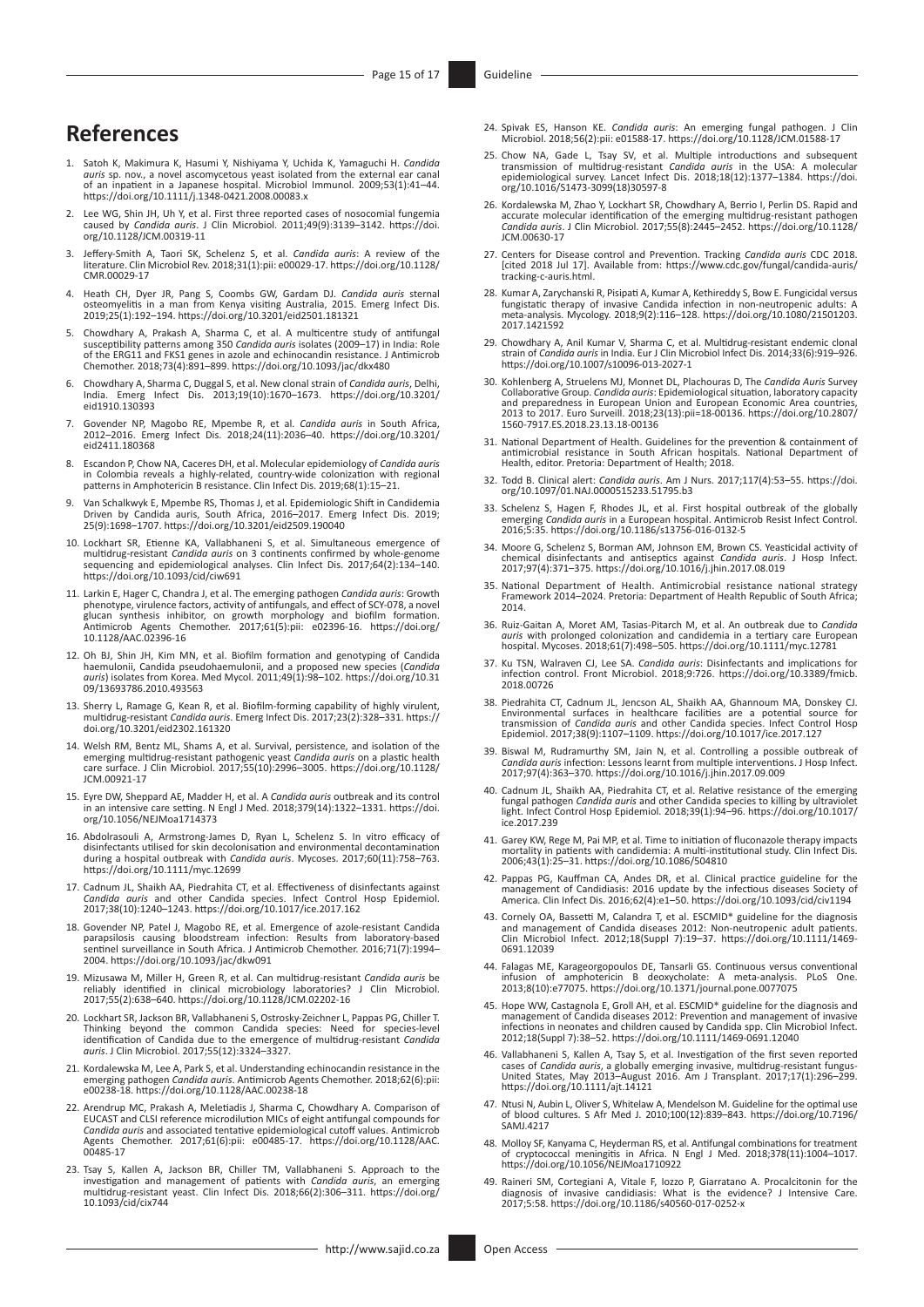- <span id="page-15-1"></span>[50.](#page-10-2) Cuenca-Estrella M, Verweij PE, Arendrup MC, et al. ESCMID\* guideline for the diagnosis and management of Candida diseases 2012: Diagnostic procedures. Clin Microbiol Infect. 2012;18(Suppl 7):9–18. [https://doi.org/10.1111/1469-](https://doi.org/10.1111/1469-0691.12038) [0691.12038](https://doi.org/10.1111/1469-0691.12038)
- <span id="page-15-2"></span>[51.](#page-10-3) Clancy CJ, Nguyen MH. Finding the 'missing 50%' of invasive candidiasis: How nonculture diagnostics will improve understanding of disease spectrum and transform patient care. Clin Infect Dis. 2013;56(9):1284–1292. [https://doi.org/](https://doi.org/10.1093/cid/cit006) [10.1093/cid/cit006](https://doi.org/10.1093/cid/cit006)
- <span id="page-15-3"></span>[52.](#page-10-4) Jaijakul S, Vazquez JA, Swanson RN, Ostrosky-Zeichner L. (1,3)-beta-D-glucan as a prognostic marker of treatment response in invasive candidiasis. Clin Infect Dis. 2012;55(4):521–526. <https://doi.org/10.1093/cid/cis456>
- <span id="page-15-4"></span>[53.](#page-10-5) Sims CR, Jaijakul S, Mohr J, Rodriguez J, Finkelman M, Ostrosky-Zeichner L.<br>Correlation of clinical outcomes with beta-glucan levels in patients with invasive<br>candidiasis. J Clin Microbiol. 2012;50(6):2104–2106. https: [JCM.00773-12](https://doi.org/10.1128/JCM.00773-12)
- <span id="page-15-5"></span>[54.](#page-10-6) Rudramurthy SM, Chakrabarti A, Paul RA, et al. *Candida auris* candidaemia in Indian ICUs: Analysis of risk factors. J Antimicrob Chemother. 2017;72(6):1794– 1801.<https://doi.org/10.1093/jac/dkx034>
- <span id="page-15-6"></span>[55.](#page-10-7) Singer M, Deutschman CS, Seymour CW, et al. The third international consensus definitions for sepsis and septic shock (sepsis-3). JAMA. 2016;315(8):801–810. <https://doi.org/10.1001/jama.2016.0287>
- <span id="page-15-7"></span>[56.](#page-11-0) Bailly S, Bouadma L, Azoulay E, et al. Failure of empirical systemic antifungal therapy in mechanically ventilated critically ill patients. Am J Respir Crit Care Med. 2015;191(10):1139–1146.<https://doi.org/10.1164/rccm.201409-1701OC>
- <span id="page-15-8"></span>[57.](#page-11-1) Montravers P, Boudinet S, Houissa H. Candida and severe acute pancreatitis: We won't be fooled again. Crit Care. 2013;17(3):137.
- <span id="page-15-9"></span>[58.](#page-11-2) Lortholary O, Desnos-Ollivier M, Sitbon K, et al. Recent exposure to caspofungin or fluconazole influences the epidemiology of candidemia: A prospective<br>multicenter study involving 2,441 patients. Antimicrob Agents Chemother.<br>2011;55(2):532–538. <https://doi.org/10.1128/AAC.01128-10>
- <span id="page-15-10"></span>[59.](#page-11-3) Pfaller MA, Castanheira M, Lockhart SR, Ahlquist AM, Messer SA, Jones RN. Frequency of decreased susceptibility and resistance to echinocandins among fluconazole-resistant bloodstream isolates of Candida glabrata. J Clin Microbiol. 2012;50(4):1199–1203. <https://doi.org/10.1128/JCM.06112-11>
- <span id="page-15-11"></span>[60.](#page-11-4) Leonart LP, Tonin FS, Ferreira VL, Tavares da Silva Penteado S, De Araujo Motta F, Pontarolo R. Fluconazole doses used for prophylaxis of invasive fungal infection in neonatal intensive care units: A network meta-analysis. J Pediatr. 2017;185: 129–135.e6. <https://doi.org/10.1016/j.jpeds.2017.02.039>
- <span id="page-15-12"></span>[61.](#page-11-5) Bassetti M, Peghin M, Timsit JF. The current treatment landscape: Candidiasis. J Antimicrob Chemother. 2016;71(Suppl 2):ii13–ii22. [https://doi.org/10.1093/jac/](https://doi.org/10.1093/jac/dkw392) [dkw392](https://doi.org/10.1093/jac/dkw392)
- <span id="page-15-13"></span>[62.](#page-11-6) Bassetti M, Leon C, Timsit JF. Are prophylactic antifungals in highly colonized patients safe and effective? Intensive Care Med. 2015;41(7):1336–1339. [https://](https://doi.org/10.1007/s00134-015-3888-9) [doi.org/10.1007/s00134-015-3888-9](https://doi.org/10.1007/s00134-015-3888-9)
- <span id="page-15-14"></span>[63.](#page-11-7) Posteraro B, De Pascale G, Tumbarello M, et al. Early diagnosis of candidemia in intensive care unit patients with sepsis: A prospective comparison of (1--> 3)-beta-<br>D-glucan assay, Candida score, and colonization index. Crit Care. 2011;15(5):R249 D-glucan assay, Candida score, and colonization index. Crit Care. 2011;15(5):R249. <https://doi.org/10.1186/cc10507>
- <span id="page-15-15"></span>[64.](#page-11-8) Leon C, Ruiz-Santana S, Saavedra P, et al. A bedside scoring system ('Candida score') for early antifungal treatment in nonneutropenic critically ill patients with Candida colonization. Crit Care Med. 2006;34(3):730–737. [https://doi.org/](https://doi.org/10.1097/01.CCM.0000202208.37364.7D) [10.1097/01.CCM.0000202208.37364.7D](https://doi.org/10.1097/01.CCM.0000202208.37364.7D)
- <span id="page-15-16"></span>[65.](#page-11-9) Leon C, Ruiz-Santana S, Saavedra P, et al. Usefulness of the 'Candida score' for discriminating between Candida colonization and invasive candidiasis in nonneutropenic critically ill patients: A prospective multicenter study. Crit Care Med. 2009;37(5):1624–1633. <https://doi.org/10.1097/CCM.0b013e31819daa14>
- <span id="page-15-17"></span>[66.](#page-11-10) Ferreira D, Grenouillet F, Blasco G, et al. Outcomes associated with routine<br>systemic antifungal therapy in critically ill patients with Candida colonization.<br>Intensive Care Med. 2015;41(6):1077-1088. https://doi.org/1 [015-3791-4](https://doi.org/10.1007/s00134-015-3791-4)
- <span id="page-15-18"></span>[67.](#page-11-11) Leon C, Ostrosky-Zeichner L, Schuster M. What's new in the clinical and diagnostic management of invasive candidiasis in critically ill patients. Intensive Care Med. 2014;40(6):808–819. <https://doi.org/10.1007/s00134-014-3281-0>
- <span id="page-15-19"></span>[68.](#page-12-0) Posteraro B, Tumbarello M, De Pascale G, et al. (1,3)-beta-d-Glucan-based antifungal treatment in critically ill adults at high risk of candidaemia: An observational study. J Antimicrob Chemother. 2016;71(8):2262–2269. [https://doi.](https://doi.org/10.1093/jac/dkw112) [org/10.1093/jac/dkw112](https://doi.org/10.1093/jac/dkw112)
- <span id="page-15-20"></span>[69.](#page-12-1) Nucci M, Nouer SA, Esteves P, et al. Discontinuation of empirical antifungal therapy in ICU patients using 1,3-beta-d-glucan. J Antimicrob Chemother. 2016;71(9):2628–2633.<https://doi.org/10.1093/jac/dkw188>
- <span id="page-15-21"></span>[70.](#page-12-2) Rouze A, Loridant S, Poissy J, et al. Biomarker-based strategy for early discontinuation of empirical antifungal treatment in critically ill patients: A randomized controlled trial. Intensive Care Med. 2017;43(11):1668–1677. [https://](https://doi.org/10.1007/s00134-017-4932-8) [doi.org/10.1007/s00134-017-4932-8](https://doi.org/10.1007/s00134-017-4932-8)
- <span id="page-15-22"></span>[71.](#page-12-3) Giacobbe DR, Mikulska M, Tumbarello M, et al. Combined use of serum (1,3)-beta-<br>D-glucan and procalcitonin for the early differential diagnosis between<br>candidaemia and bacteraemia in intensive care units. Crit Care. 20 <https://doi.org/10.1186/s13054-017-1763-5>
- <span id="page-15-23"></span>[72.](#page-12-4) Valerio M, Rodriguez-Gonzalez CG, Munoz P, et al. Evaluation of antifungal use in a tertiary care institution: Antifungal stewardship urgently needed. J Antimicrob Chemother. 2014;69(7):1993–1999. <https://doi.org/10.1093/jac/dku053>
- <span id="page-15-24"></span>[73.](#page-12-5) Apisarnthanarak A, Yatrasert A, Mundy LM, Thammasat university antimicrobial stewardship T. Impact of education and an antifungal stewardship program for candidiasis at a Thai tertiary care center. Infect Control Hosp Epidemiol. 2010;31(7):722–727.<https://doi.org/10.1086/653616>
- <span id="page-15-25"></span>[74.](#page-12-6) Richardson MD. An introduction to antifungal stewardship. J Antimicrob Chemother. 2016;71(Suppl 2):ii3.<https://doi.org/10.1093/jac/dkw390>
- <span id="page-15-26"></span>[75.](#page-12-7) Agrawal S, Barnes R, Bruggemann RJ, Rautemaa-Richardson R, Warris A. The role of the multidisciplinary team in antifungal stewardship. J Antimicrob Chemother. 2016;71(Suppl 2):ii37–ii42. <https://doi.org/10.1093/jac/dkw395>
- <span id="page-15-27"></span>[76.](#page-12-8) Davey P, Marwick CA, Scott CL, et al. Interventions to improve antibiotic prescribing practices for hospital inpatients. Cochrane Database Syst Rev. 2017;2:CD003543.<https://doi.org/10.1002/14651858.CD011236.pub2>
- <span id="page-15-28"></span>[77.](#page-13-0) Takesue Y, Ueda T, Mikamo H, et al. Management bundles for candidaemia: The impact of compliance on clinical outcomes. J Antimicrob Chemother. 2015;70(2): 587–593.<https://doi.org/10.1093/jac/dku414>
- <span id="page-15-0"></span>[78.](#page-15-0) Sax H, Allegranzi B, Uçkay I, Larson E, Boyce J, Pittet D. 'My five moments for hand hygiene': a user-centred design approach to understand, train, monitor and report hand hygiene. J Hosp Infect. 2007;67(1):9–21. [https://doi.org/10.1016/j.](https://doi.org/10.1016/j.jhin.2007.06.004) [jhin.2007.06.004](https://doi.org/10.1016/j.jhin.2007.06.004)
- <span id="page-15-29"></span>[79.](#page-16-0) Cook PP, Catrou PG, Christie JD, Young PD, Polk RE. Reduction in broad-spectrum antimicrobial use associated with no improvement in hospital antibiogram. J Antimicrob Chemother. 2004;53(5):853–859. [https://doi.org/10.1093/jac/](https://doi.org/10.1093/jac/dkh163) [dkh163](https://doi.org/10.1093/jac/dkh163)
- <span id="page-15-30"></span>[80.](#page-16-1) Swoboda S, Lichtenstern C, Ober MC, et al. Implementation of practice guidelines for antifungal therapy in a surgical intensive care unit and its impact on use and costs. Chemotherapy. 2009;55(6):418–424. [https://doi.](https://doi.org/10.1159/000264672) [org/10.1159/000264672](https://doi.org/10.1159/000264672)
- <span id="page-15-31"></span>[81.](#page-16-2) Standiford HC, Chan S, Tripoli M, Weekes E, Forrest GN. Antimicrobial stewardship at a large tertiary care academic medical center: Cost analysis before, during, and after a 7-year program. Infect Control Hosp Epidemiol. 2012;33(4):338–345. <https://doi.org/10.1086/664909>
- <span id="page-15-32"></span>[82.](#page-16-3) Lopez-Medrano F, Juan RS, Lizasoain M, et al. A non-compulsory stewardship programme for the management of antifungals in a university-affiliated hospital. Clin Microbiol Infect. 2013;19(1):56–61. [https://doi.org/10.1111/j.1469-0691.](https://doi.org/10.1111/j.1469-0691.2012.03891.x) [2012.03891.x](https://doi.org/10.1111/j.1469-0691.2012.03891.x)
- <span id="page-15-33"></span>[83.](#page-16-4) Antworth A, Collins CD, Kunapuli A, et al. Impact of an antimicrobial stewardship program comprehensive care bundle on management of candidemia. Pharmacotherapy. 2013;33(2):137–143. <https://doi.org/10.1002/phar.1186>
- <span id="page-15-34"></span>[84.](#page-16-5) Guarascio AJ, Slain D, McKnight R, et al. A matched-control evaluation of an antifungal bundle in the intensive care unit at a university teaching hospital. Int J Clin Pharm. 2013;35(1):145–148. [https://doi.org/10.1007/s11096-012-](https://doi.org/10.1007/s11096-012-9712-5) [9712-5](https://doi.org/10.1007/s11096-012-9712-5)
- <span id="page-15-35"></span>[85.](#page-16-6) Mondain V, Lieutier F, Hasseine L, et al. A 6-year antifungal stewardship programme in a teaching hospital. Infection. 2013;41(3):621–628. [https://doi.](https://doi.org/10.1007/s15010-013-0431-1) [org/10.1007/s15010-013-0431-1](https://doi.org/10.1007/s15010-013-0431-1)
- <span id="page-15-36"></span>[86.](#page-16-7) Alfandari S, Berthon C, Coiteux V. Antifungal stewardship: Implementation in a French teaching hospital. Med Mal Infect. 2014;44(4):154–158. [https://doi.](https://doi.org/10.1016/j.medmal.2014.01.012) [org/10.1016/j.medmal.2014.01.012](https://doi.org/10.1016/j.medmal.2014.01.012)
- <span id="page-15-37"></span>[87.](#page-16-8) Micallef C, Aliyu SH, Santos R, Brown NM, Rosembert D, Enoch DA. Introduction of an antifungal stewardship programme targeting high-cost antifungals at a tertiary hospital in Cambridge, England. J Antimicrob Chemother. 2015;70(6):1908–1911. <https://doi.org/10.1093/jac/dkv040>

Appendix starts on the next page →